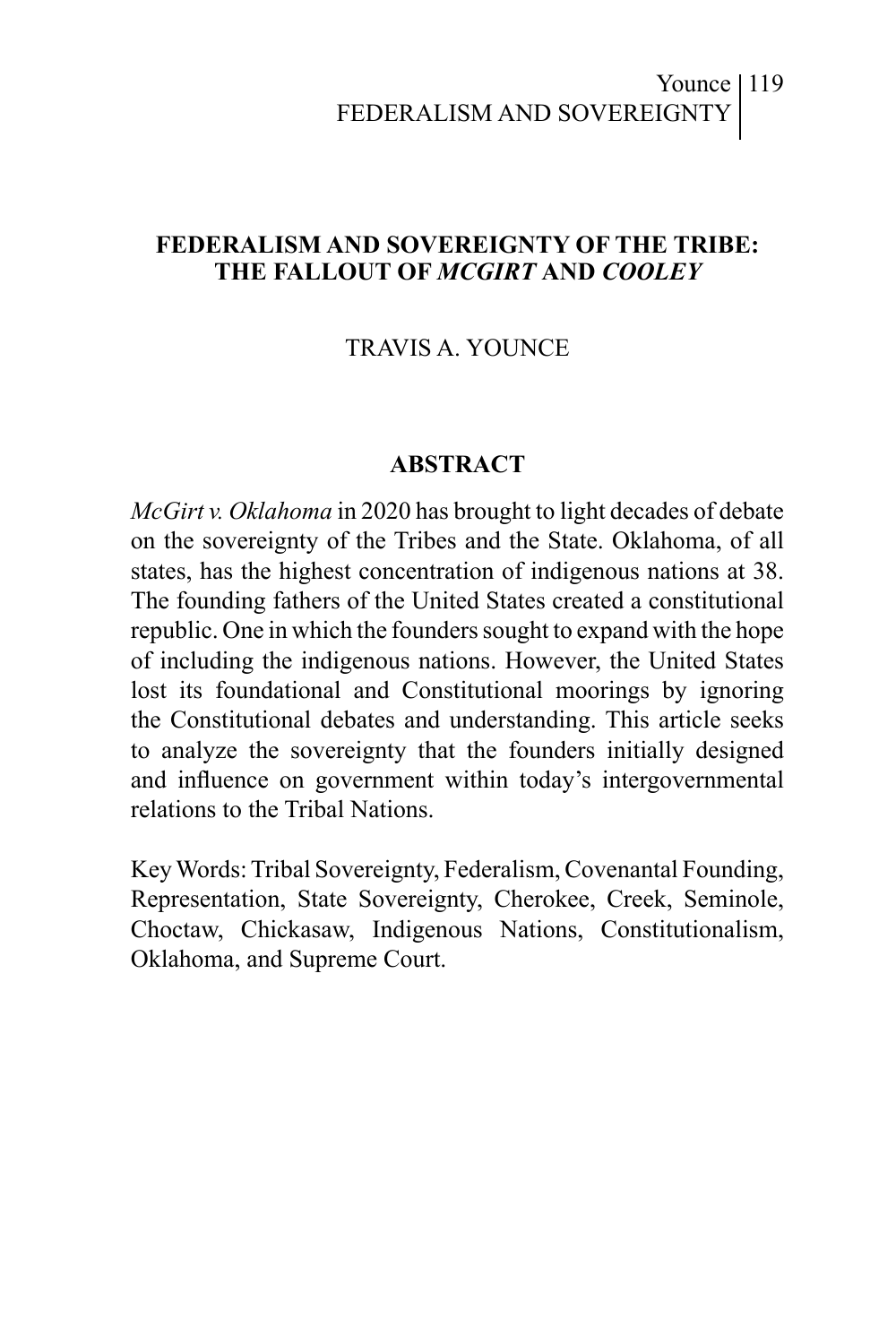#### **FEDERALISM AND SOVEREIGNTY OF THE TRIBE: THE FALLOUT OF** *MCGIRT* **AND** *COOLEY*

In the current political environment, we have seen the rise in the question of sovereignty. Senator Sasse from Nebraska used his time to discuss the Constitution's civics on day one of the hearings for Amy Coney Barrett's nomination. He said that there were fundamental things that all politicians should agree upon; above all is Duncan's discussion of the principle of sovereignty.<sup>1</sup> Howe analyzed Ducan's argument that citizens are interested in local orientation, communitarian faith, and belief that citizens' participation in politics is sufficient and represented the American Revolution.2 This thought came from the Federalists and Anti-Federalists on their view of the construction of the United States. *Federalist no. 51* shows that within the republic, the power lies with the people through the state and national government, where sovereignty is retained at each level. Sovereignty has been a continual discussion and is argued in modern discussion as state rights. However, sovereignty has always been seen in intergovernmental relations and often overlooks vital roles when dealing with the sovereignty of tribal nations.

The founding fathers were specific when they discussed the sovereignty of nations. The sovereignty given by nature and Nature's God and its restriction within the Constitution prevents the infighting between states on intergovernmental issues by restricting discussions on treaties with foreign nations to the national level, which allows for equal voice amongst the states. The equal sovereign powers can be seen close to home regarding the tribal nations with the first treaty between the United States and the Six Nations of 1794. In this treaty, the Six Nations entered into a treaty designating the boundaries of their sovereign nation and

<sup>1</sup>  Grant Duncan, "Sovereignty and Subjectivity," *Subjectivity; London* 6, no. 4 (December 2013): 412–14, http://dx.doi.org.ezproxy.liberty.edu/10.1057/sub.2013.10.

<sup>2</sup> John Howe, "The Anti-Federalists and Early American Political Thought," *The Journal of American History; Oxford* 83, no. 4 (March 1997): 1383.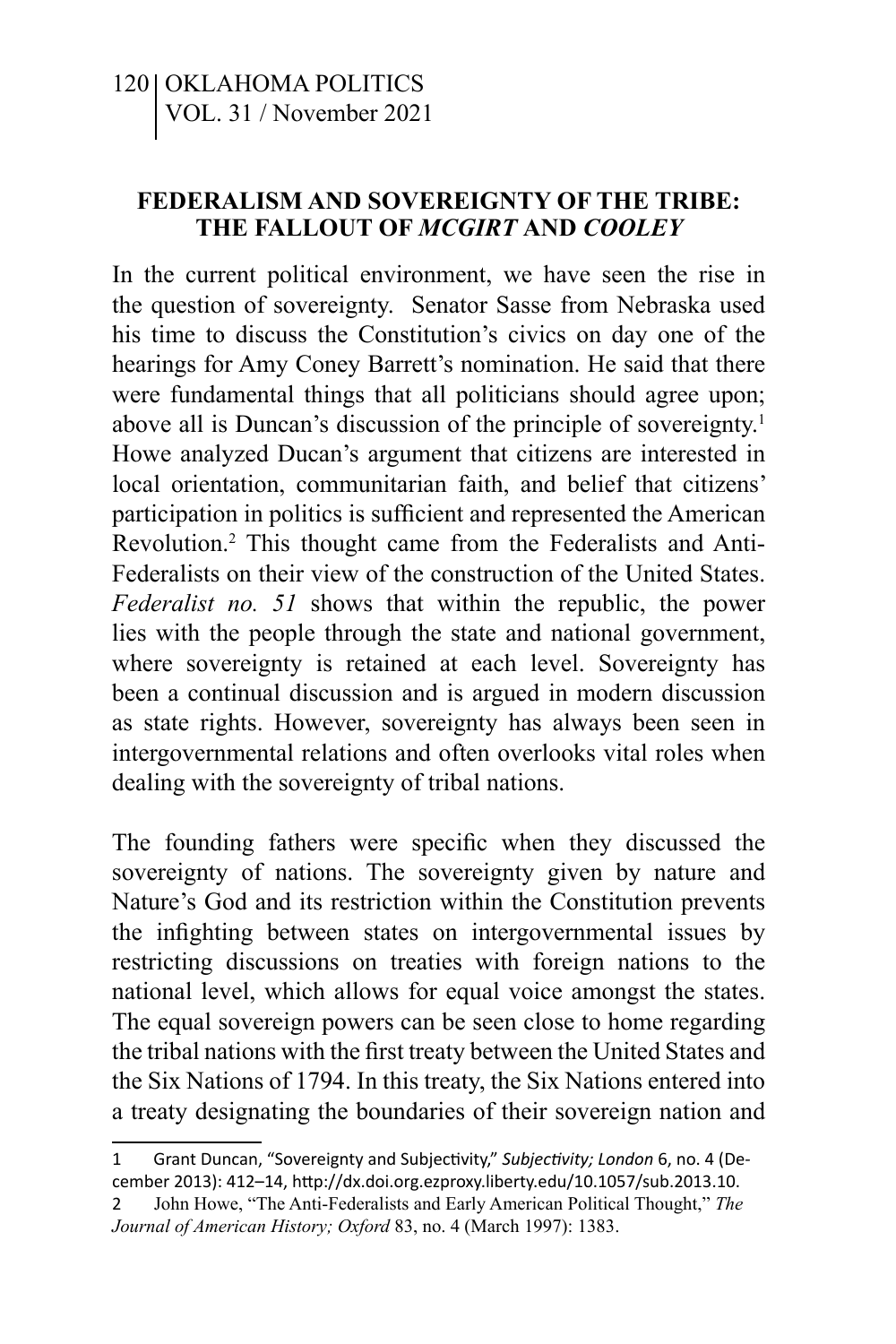# Younce 121 FEDERALISM AND SOVEREIGNTY

mutual agreement with the United States.<sup>3</sup> Amongst the hundreds of treaties that the United States entered into, their fundamental purpose was to represent sovereign states under the title of the United States to other sovereign nations.

This paper seeks to analyze the sovereignty that the founders initially designed and how their dual federal construct has meaning within today's intergovernmental relations and the Tribal Nations. National politics has taken a unique role within the United States, often skewing the founders' factual issues upon the limited federal government. The paper seeks to analyze the question, has national federal policy suppressed state and tribal sovereignty. The article will analyze the foundations of federalism; a sample literature review focusing on federalism, state, and tribal sovereignty; identify sovereignty issues between state and tribe; discuss the citizenry acts; and review the sovereignty of the state and tribe in the twenty-first century.

#### **HISTORICAL FOUNDATIONS OF FEDERALISM**

Federalism is found throughout antiquity in various forms. First, there are biblical foundations of federalism. We see that Israel's tribal foundation had many wars that were fought, resulting in the land that the Israelites saw as their own and given by God. This was forcefully taken as the Lord said in Joshua 3:10 (New International Version) that the living God would drive out the Canaanites, Hittites, Hivites, Perizzites, Girgashites, Amorites, and Jebusites. In "Biblical Principles of History and Government," Fischer outlines the Israelite people's covenantal principles in how Christian reformers began to form the federalist theology in the late seventeenth and eighteenth century.<sup>4</sup> The next form of federalism in antiquity is the ancient Greek Republic, also called the city-state. In this, Plato and Aristotle described how a Republic

<sup>3</sup>  Charles W. Eliot, ed., *American Historical Documents 1000-1904* (Danbury, Connecticut: Grolier Enterprises, 1990), 229–32.

<sup>4</sup> Kahlib J Fischer, "Biblical Principles of History & Government" (Master Thesis, Virginia Beach, Va., Regent University, 1998), 49, Blackboard - Liberty University.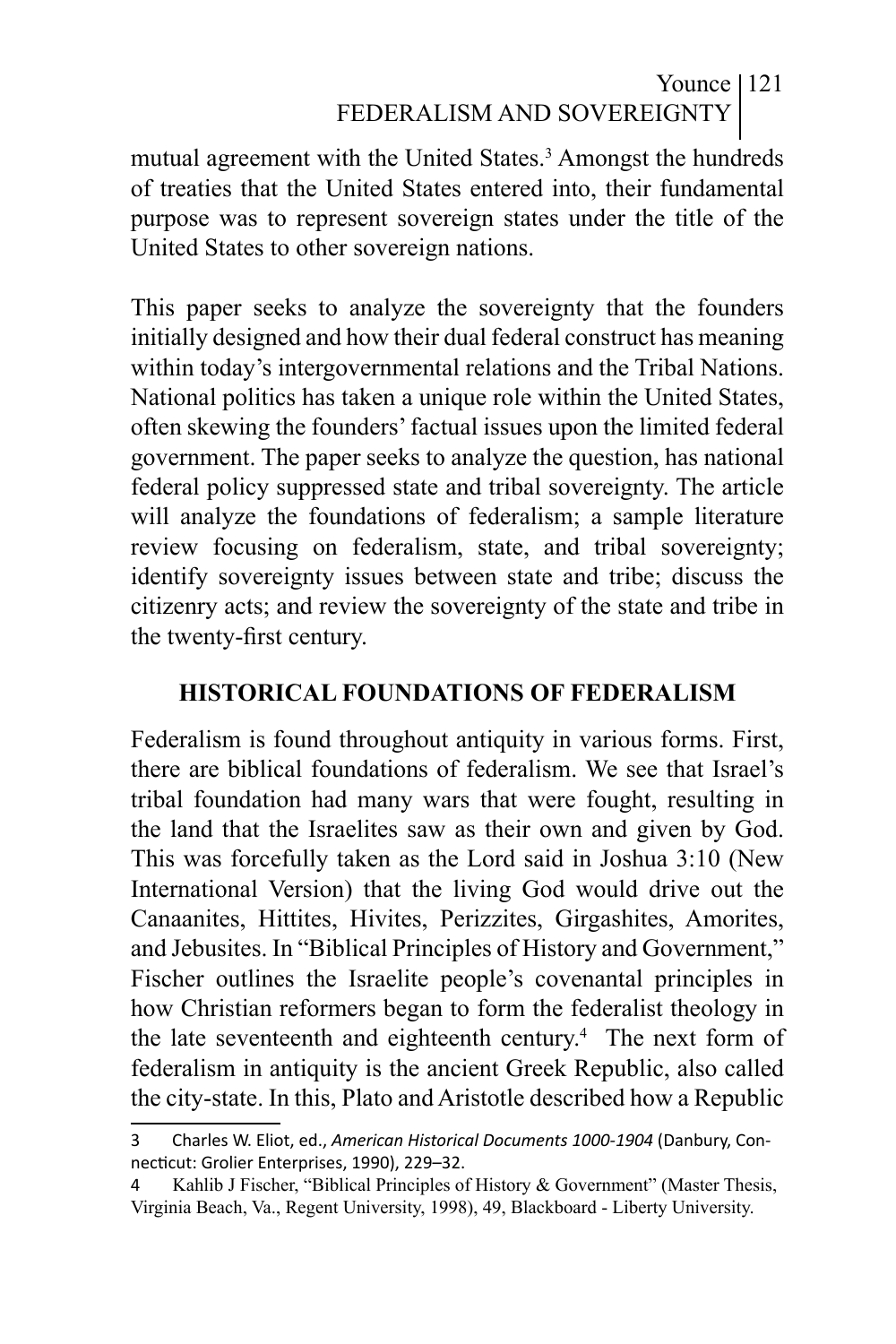functions based on federalist principles in *The Republic*<sup>5</sup> and *The Politics of Aristotle*<sup>6</sup> .

The founders of the United States introduced a new radical form of government for its period. They looked to Locke's social compact theory, which described federal power as incorporating the ability for war and peace, creating treaties and alliances, and forming compacts amongst equal partners resulting from a written constitution. According to constitutional delegate Rufus Davis, this thought was conceived in a covenant.<sup>7</sup> Additionally, the process expounded upon the international sovereignty created process at the end of the Thirty-Year War. This process was the signing of the Treaties of Westphalia that created rules recognizing inherent sovereignty.8 The rules of sovereignty were used to enshrine the new government within the United States' founding documents. Hobbes and Bodin expounded upon the belief that a single authority holds sovereignty and that no other state can claim authority over another. The founding fathers created a unique aspect of sovereignty under sovereignty. So, Blackstone summed this theory up by saying that *imperium in imperio* or an empire within an empire cannot survive.<sup>9</sup>

During the Revolutionary period, the founders declared themselves free, independent, and sovereign states in placing them upon

<sup>5</sup>  Benjamin Jowett, M.A., *The Dialogues of Plato, Vol. 3 (The Republic, Timaeus, Critias) - Online Library of Liberty*, 3rd ed., vol. 3, 5 vols. (Oxford University Press, 1892), https://oll.libertyfund.org/titles/plato-dialogues-vol-3-republic-timaeus-critias.

<sup>6</sup>  Benjamin Jowett, M.A., *The Politics of Aristotle, Trans. into English with Introduction, Marginal Analysis, Essays, Notes, and Indices by B. Jowett.*, vol. 2, 2 vols. (Oxford: Clarendon Press, 1885), https://oll.libertyfund.org/titles/aristotle-the-politics-vol-2.

<sup>7</sup> David C. Hendrickson, *Peace Pact: The Lost World of the American Founding* (Lawrence: University Press of Kansas, 2003), 22–23.

<sup>8</sup> Dr Daud Hassan, "The Rise of the Territorial State and The Treaty Of Westphalia," 2006, 66–68.

<sup>9</sup> Alison L. LaCroix, *The Ideological Origins of American Federalism* (Cambridge, MA: Harvard University Press, 2010), 12–14.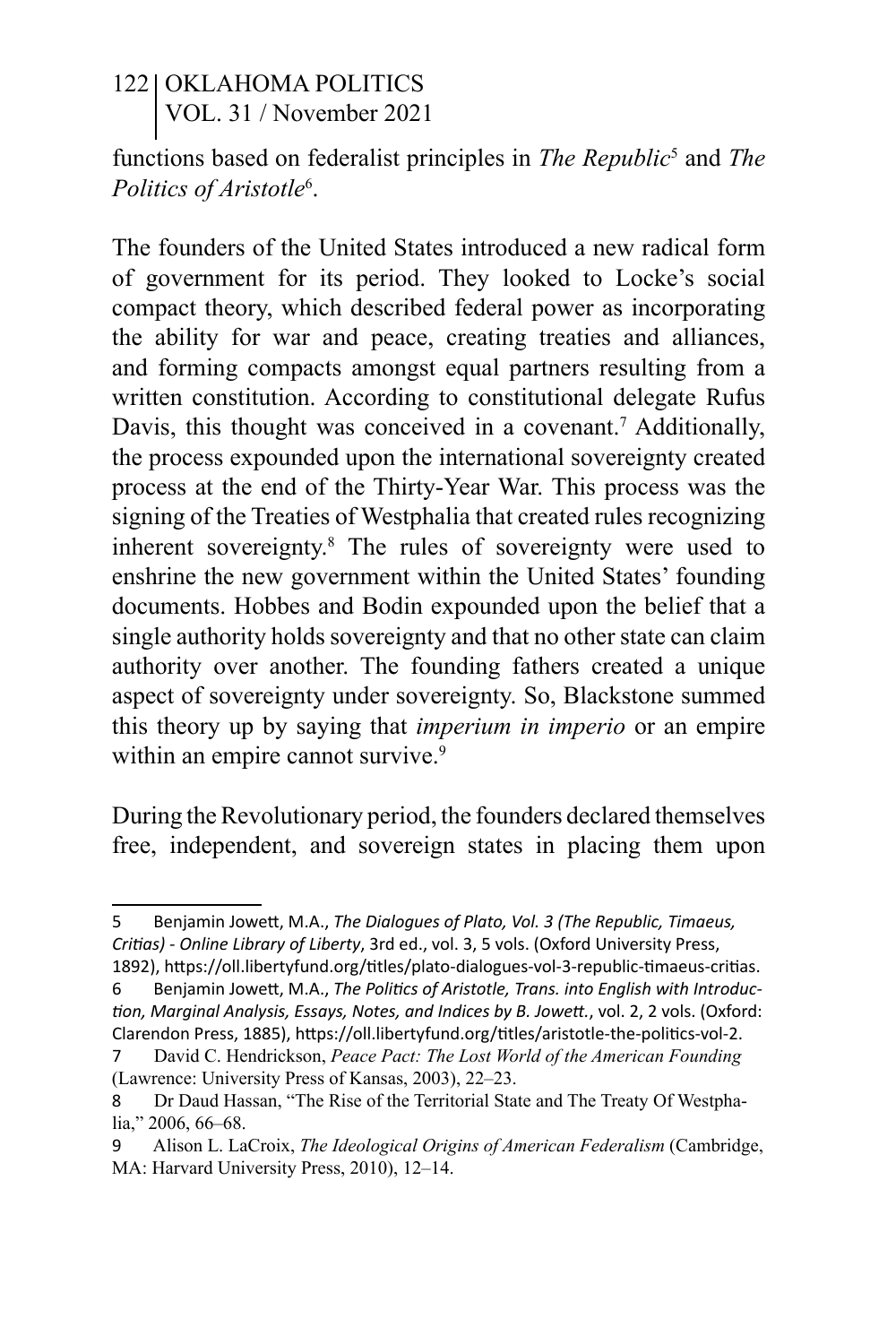### Younce | 123 FEDERALISM AND SOVEREIGNTY

equal footing within the nations of man.10 However, these new states understood that they could not survive against England independently, so they created the Articles of Confederation as an alliance with minimal powers modeled after the Continental Congress.11 After the War of Independence, the founders saw that the current government system lacked the central government to settle early disputes. Shays' Rebellion brought to light many of the issues with the Articles of Confederation's treaty alliance. Washington had suggested that there needed to be a revision and draft of a national government upon separation of powers and federalism.12 In creating the Constitution, the delegates thought each state should retain its sovereignty and that by entering the "league of friendship," they were ensuring that liberties, defense, and welfare were commonly fought for under a unified front on the international scene.<sup>13</sup>

Madison would describe it as a "compound republic" or a partly federal system and partly national yet not whole. This belief of separate republics within a republic was about dividing power functionally on the national level and spatially across equal sovereigns.<sup>14,15</sup> The states accomplished this by maintaining equality and granting limited powers to the national government.16 At the time, the states were concerned about trading one tyrant for another. This concern was heard at the convention, where

<sup>10</sup> J. B. Shurtleff, *The Governmental Instructor, or A Brief and Comprehensive View of the Government of the United States, and of the State Governments, in Easy Lessons, Designed for the Use of Schools*, 4th edition (New York: Collins, Brother & Co, 1846), 33.

<sup>11</sup> Shurtleff, 37; Robert V. Remini, *A Short History of the United States*, Book Club Edition (New York: HarperCollins Publishers, 2008), 54.

<sup>12</sup> Fischer, "Biblical Principles of History & Government," 191.

<sup>13</sup> Eliot, *American Historical Documents 1000-1904*, 158–59.

<sup>14</sup> David Brian Robertson, *Federalism and the Making of America*, Second (New York: Routledge, Taylor & Francis Group, 2018), 36.

<sup>15</sup> Louis Fisher and Katy J. Harriger, *American Constitutional Law: Constitutional Structures Separated Powers and Federalism*, 11th edition, vol. 1 (Durham, North Carolina: Carolina Academic Press, 2016), 313.

<sup>16</sup> Shurtleff, *The Governmental Instructor, or A Brief and Comprehensive View of the Government of the United States, and of the State Governments, in Easy Lessons, Designed for the Use of Schools*, 40, 42.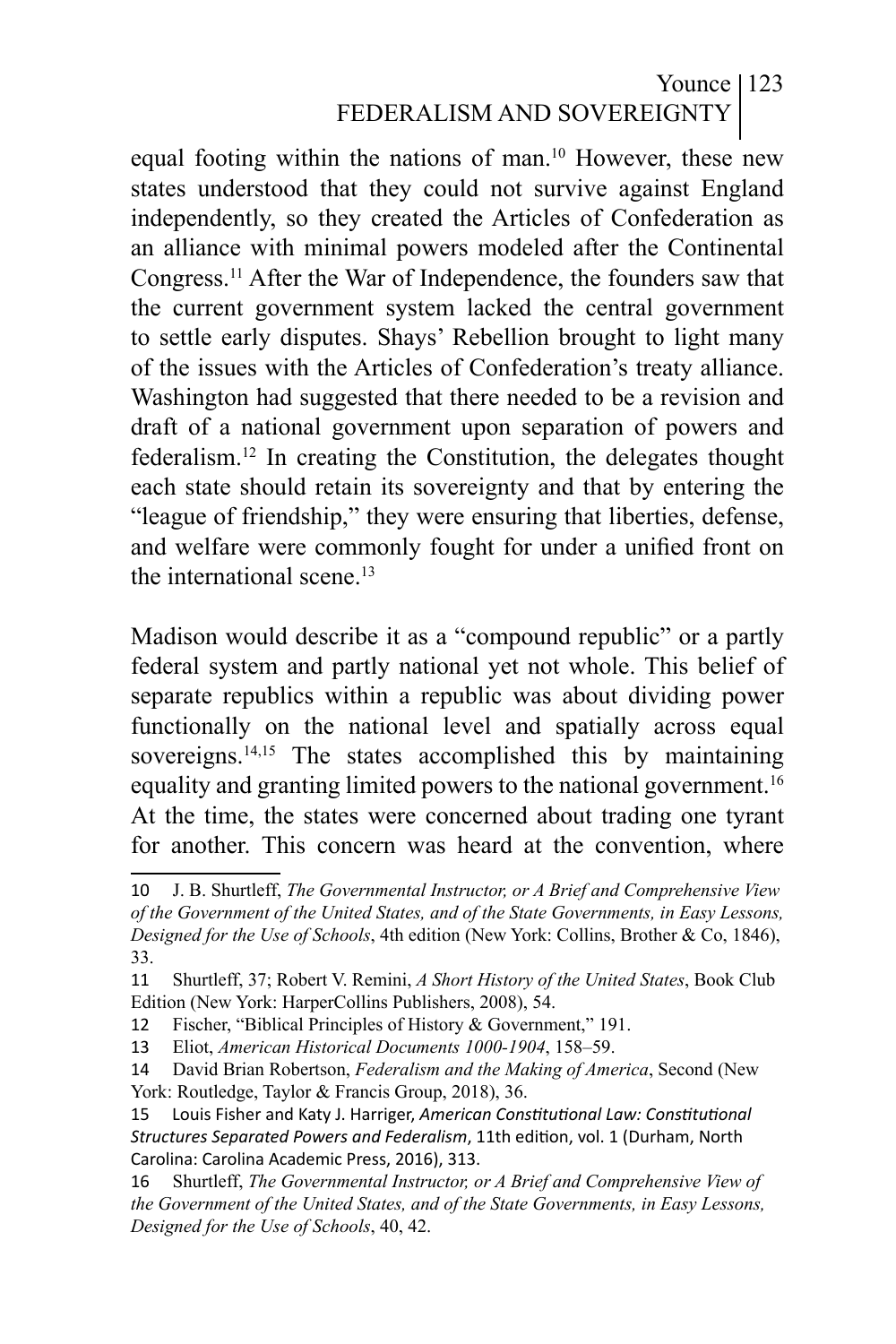Madison assured readers in the *Federalist* that states were distinct and independent sovereigns. He even went as far as to say that the states have an advantage over the federal government.17 This power was that each state became a sovereign nation, granted limited powers to the national government, and retained full sovereignty. Hence each state is a republican form of government, and the only way a minority can escape is to rebel and form a new nation.

Within Madison's compound republic, the tribes and states are separate from the national, with some overlapping shared authority to the national level. The founders' federal system is designed to protect the rights of the people, which can be seen in how the United States recognized the Tribes.<sup>18,19</sup> Previously we discussed the Treaty of the Six Nations, yet the Constitution discusses the Tribes as independent sovereigns. Article I Section 8 Clause 3 discusses commerce amongst foreign Nations, States, and Indian Tribes set by Congress. Further Article II Section 2 Clause 2 gives the President the authority to enter into treaties with foreign governments. While Article VI Section 2 states that all treaties would become the law of the land.<sup>20</sup> This thought of sovereignty of the state, tribe, and federal government was at the forefront of thought at the end of the eighteenth century.

Nevertheless, how does this federal system of state, tribe, and nation impact today? The Constitution says that states cannot enter into a treaty, alliance, or confederation.21 To expound, Article I Section 8 Clause 3, Congress is the authority that can regulate commerce

<sup>17</sup> Robertson, *Federalism and the Making of America*, 35.

<sup>18</sup> Laurence J. O′Toole and Robert K. (Kay) Christensen, eds., *American Intergovernmental Relations: Foundations, Perspectives, and Issues*, Fifth edition (Thousand Oaks, California: CQ Press, 2013), 48–49.

<sup>19</sup> Samuel Hutchison Beer, *To Make a Nation: The Rediscovery of American Federalism* (Harvard University Press, 1993), 292.

<sup>20</sup> Eliot, *American Historical Documents 1000-1904*, 184–92.

<sup>21</sup> Shurtleff, *The Governmental Instructor, or A Brief and Comprehensive View of* 

*the Government of the United States, and of the State Governments, in Easy Lessons, Designed for the Use of Schools*, 93, 130.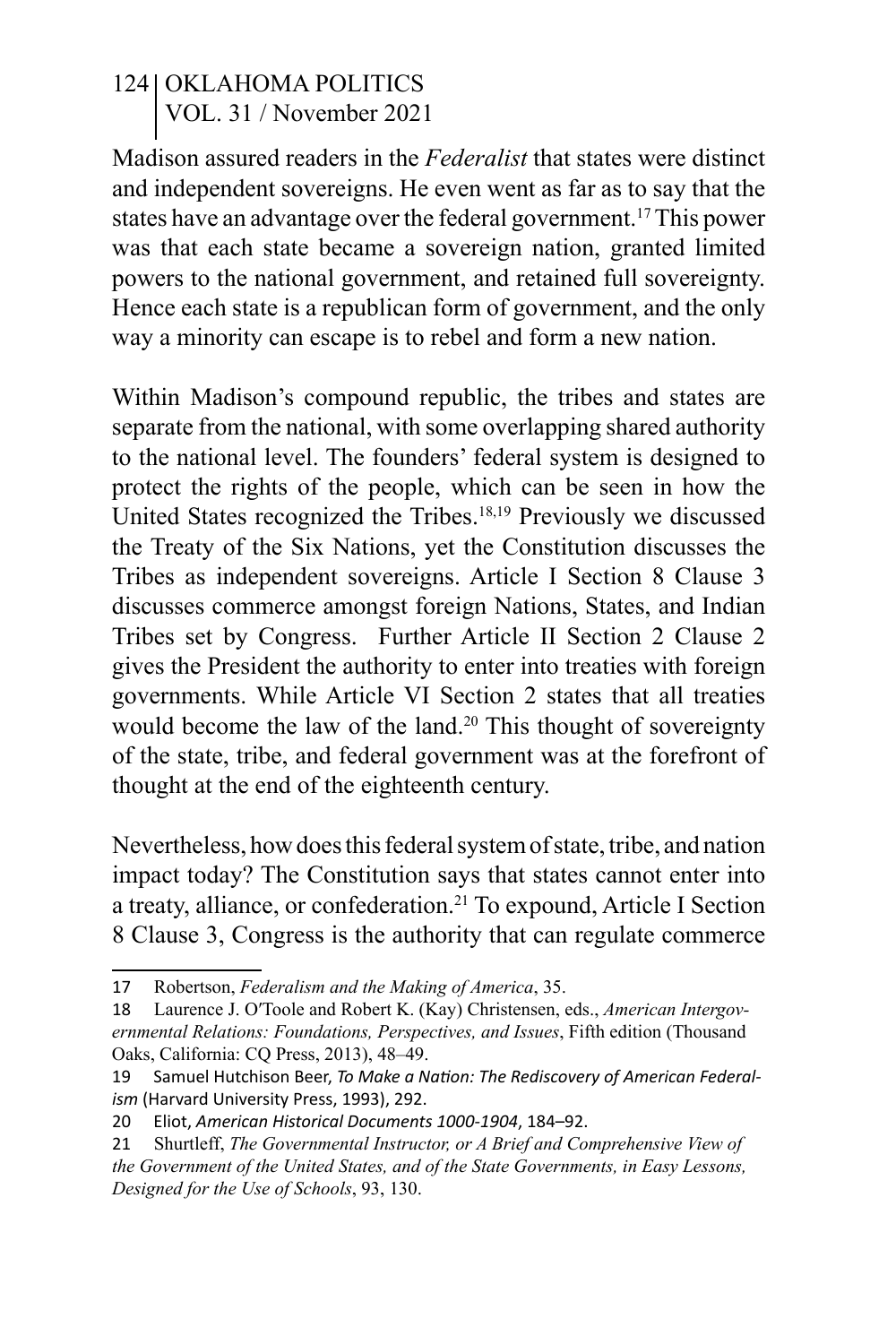## Younce | 125 FEDERALISM AND SOVEREIGNTY

with foreign nations, States, and the Indian Tribes.<sup>22,23</sup> These two articles in the Constitution enhance or help dictate the case for sovereignty. Fischer discusses that federalism, as defined by the construct within the United States, is a local government unit that works with a national government, thus creating separate but equal powers under covenantal principles. 24 According to Hendrickson's analysis of the term federalism, modern terminology would be considered internationalism or multilateralism.25

Based on the historical evidence, sovereignty is inherent within the Constitution. The notion of sovereignty is also inherent within the discussion of nations. To that end, tribal nations have inhabited the United States since before its European discovery. The tribal nations considered themselves sovereign even though their definition did not match what was laid out within the Treaties of Westphalia and philosophers such as Hobbes, Locke, and Blackstone. Over the past 246 years, the United States has argued sovereignty for its people while ignoring the tribal governments' sovereign relations at one point or another. This may be partly due to the movement away from Madison's dual federalism, which recognized each foreign nation, state, and tribe as sovereign.

#### **LITERATURE REVIEW**

Before the constitutional convention, Jefferson wrote to Jean Baptiste Ducoigne, a Kaskaskia Chief, in 1781. In the letter, Jefferson tried to convey to the Kaskaskia; the United States sought to instruct in what they knew and learn to help make them wise and wealthy.26 This letter let the tribe know where the United States felt they could help develop the tribal nation into a more generous

<sup>22</sup> Eliot, *American Historical Documents 1000-1904*, 184.

<sup>23</sup> Roxanne Dunbar-Ortiz, *An Indigenous Peoples' History of the United States* (Boston, MA: Beacon Press, 2014), 205.

<sup>24</sup> Fischer, "Biblical Principles of History & Government," 53.

<sup>25</sup> Hendrickson, *Peace Pact: The Lost World of the American Founding*, 22–23.

<sup>26</sup> Robert Kagan, *Dangerous Nation: America's Foreign Policy from Its Earliest* 

*Days to the Dawn of the Twentieth Century* (New York: Vintage Books, 2006), 71.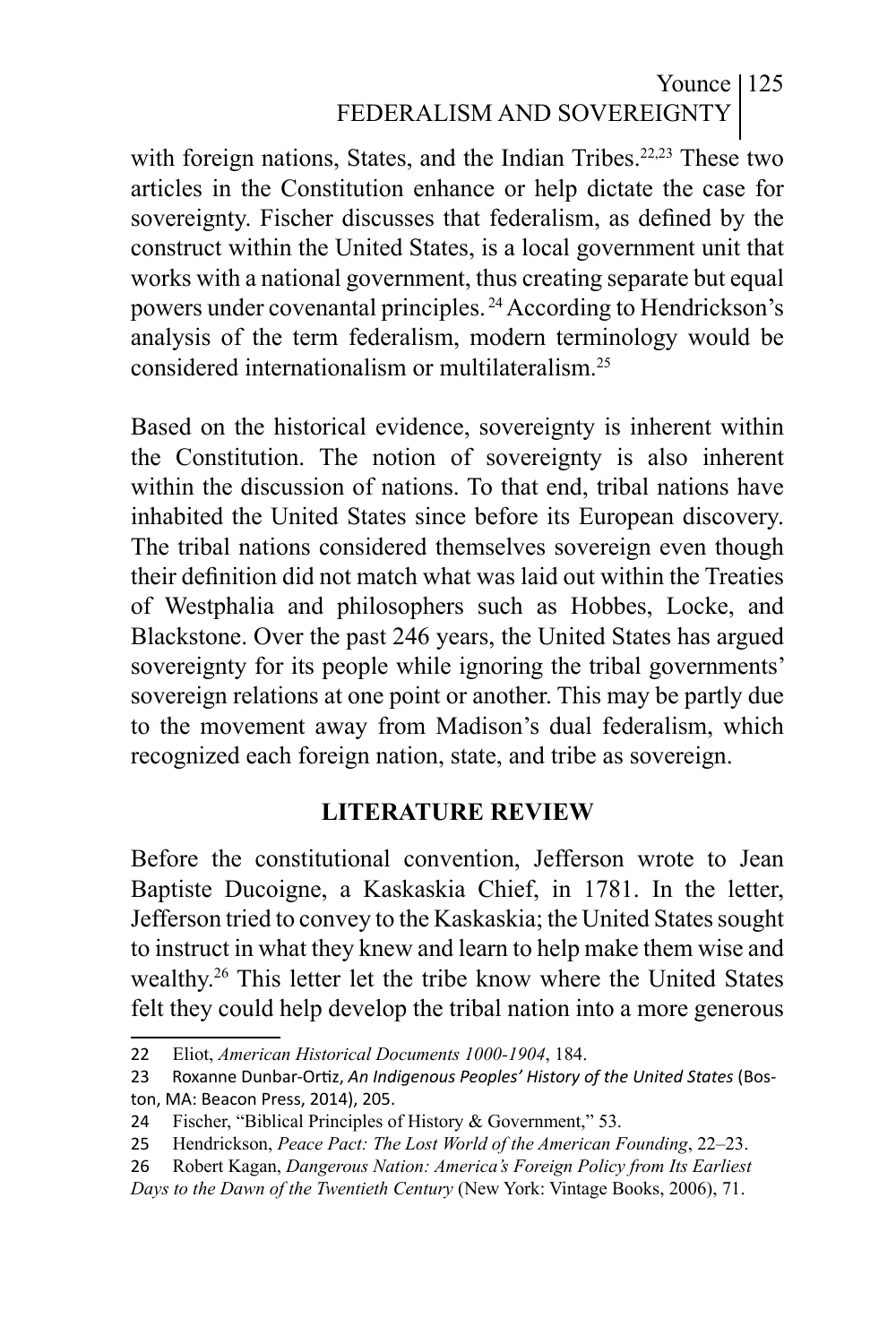nation and equal to the other states. Based on Jefferson's letter, Jefferson's policy followed Madison's thought that the tribe was a sovereign nation and that the Kaskaskia nation would become part of the United States as the nation developed. This literature review will look in-depth at federalism, state sovereignty, and tribal sovereignty's modern interpretation within the republic.

#### **FEDERALISM**

Federalism is described as for the public good. Hamilton argued that the Constitution's purpose is to regulate the common concern and preserve tranquility.27 Bednar describes federalism as having three features: geopolitical division, independence, and direct governance.28 This form of federalism looks at a traditional approach from what the United States established in 1787. However, federalism is synonymous with Hendrickson's discussion of internationalism and multilateralism in today's political landscape.29 Bowman addresses federalism in the twentyfirst century as being at a crossroads in that it can continue on its centralization course or revert toward the founders' original construct laid out in the *Federalist* and *Anti-Federalist* papers.30

Schuck identifies federalism as a system that divides authority into national and sub-national policies that govern individuals. This distinction enhances the thought of nation-building in which the states can be built based upon descent, language, culture, or other aspects. When Schuck discusses constitutionalism, it is in discussion as an instrument of a nation for political, military, or ideological struggles.31 In Washington's farewell address, he

<sup>27</sup> Alexander Hamilton, James Madison, and John Jay, *The Federalist Papers*, ed. Clinton Rossiter (Start Publishing Llc, 2013), 111.

<sup>28</sup> Jenna Bednar, "Federalism as a Public Good," *Constitutional Political Economy; New York* 16, no. 2 (June 2005): 191, http://dx.doi.org.ezproxy.liberty.edu/10.1007/ s10602-005-2235-5.

<sup>29</sup> Hendrickson, *Peace Pact: The Lost World of the American Founding*, 22–23. 30 Ann O'M Bowman, "American Federalism on the Horizon," *Publis* 32, no. 2  $(2002): 4-5.$ 

<sup>31</sup> Peter H. Schuck, "Federalism\*," *Case Western Reserve Journal of International Law; Cleveland* 38, no. 1 (2006): 5–7.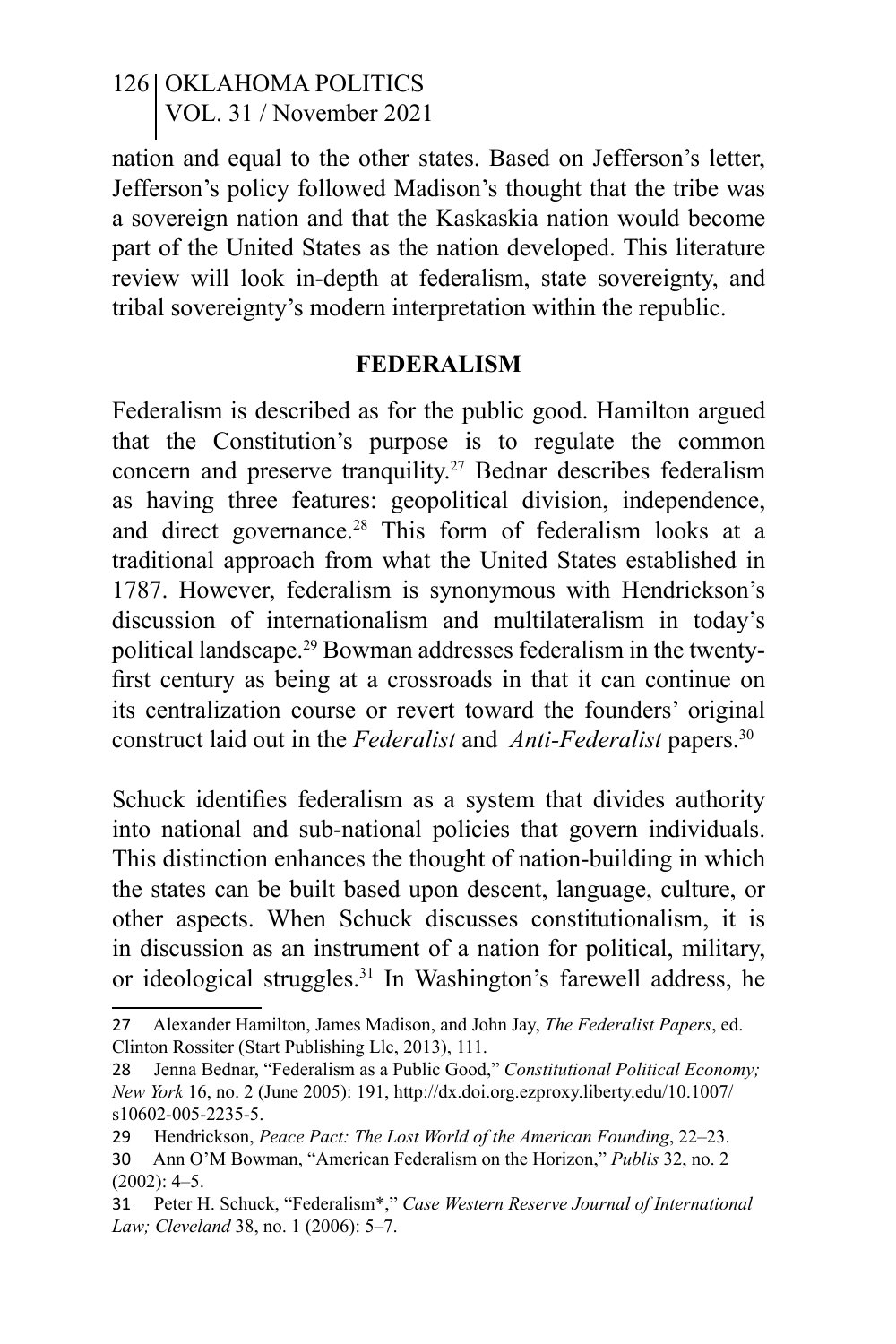## Younce | 127 FEDERALISM AND SOVEREIGNTY

describes the citizenry as Americans having the same religion, manners, habits, and political principles.<sup>32</sup> Nevertheless, in "Negotiating Federalism," we find that federalism is a collaborative decision-making process that formalizes collaboration.<sup>33</sup>

Quigley and Rubinfeld address fiscal federalism considering mandates and grants. Federal mandates require states to conform to set requirements before they receive any support. Additionally, intergovernmental grants forced states to follow spending requirements and other stipulations on setting internal funding requirements.34 Hebert addresses how Congress attaches strings that undercut the founders' dual federalism concept.35 These strings can be seen in many ways as Congress is trying to usurp power and authority, focusing the population and state on the benefits they receive as entitlements.

#### Radin and Boase discuss how the United States was designed under

<sup>32</sup> Eliot, *American Historical Documents 1000-1904*, 236.

<sup>33</sup> Erin Ryan, "Negotiating Federalism," *Boston College. Law School. Boston College Law Review; Newton Centre* 52, no. 1 (January 2011): 5.

<sup>34</sup> John M. Quigley and Daniel L. Rubinfeld, "Federalism and Reductions in the Federal Budget," *National Tax Journal; Washington* 49, no. 2 (June 1996): 4–5. enumerating certain powers for the central government, while reserving others for the states. The historical resolution of these tensions has a complex political and economic history. The budget issues that have divided the Clinton Administration and the 104th Congress mirror those of the Reagan initiative in many ways. Rather than making a revision to the New Federalism of the 1980s, the current debate may well signify the beginning of a new period of retrenchment in American federalism. The debate puts the presumptions of the US's entire federalist system under scrutiny and asks whether the current structure of responsibilities is appropriate to the 21st century. There are at least 2 ways in which appeals to federalist principles can affect the revenue requirements at the federal level, the size of the federal deficit and the economic relationship between central and local governments. These include mandates and grants.","container-title":"National Tax Journal; Washington","ISSN":"00280283","issue":"2","language":"English","note":"number-of-pages: 14\npublisher-place: Washington, United States, Washington\npublisher: National Tax Association","page":"289","source":"Pro-Quest","title":"Federalism and reductions in the federal budget","volume":"49","author":[{"family":"Quigley","given":"John M."},{"family":"Rubinfeld","given":"Daniel L."}],"issued":{"date-parts":[["1996",6]]}},"locator":"4-5"}],"schema":"https:// github.com/citation-style-language/schema/raw/master/csl-citation.json"} 35 F. Ted Hebert, "Federalism Reconsidered and Revitalized," *Public Administration Review; Washington* 57, no. 4 (August 1997): 356.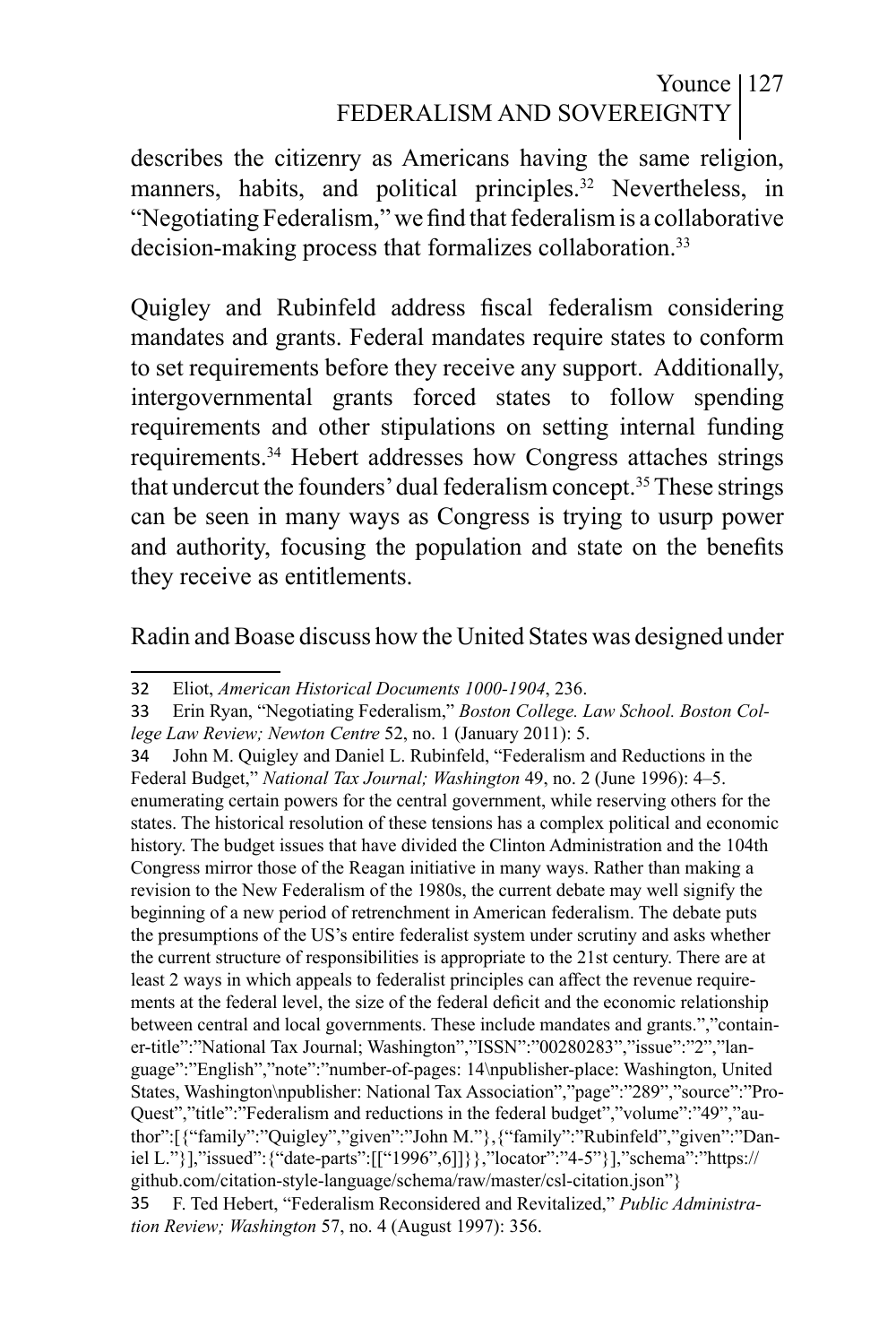Madison's checks and balances at the national and state levels.<sup>36</sup> Checks and balances show under Madison's *Federalist no. 39* that the plan to conform to republican ideals was essential and federal, not national, as he reiterates in his writings.<sup>37</sup> Federalism creates fifty sovereign nations, called states, which hold a national government on equal footing, that can handle differences between the sovereigns and address mutual concerns arising from external sources such as other sovereigns. These other sovereigns can be other international governments outside the United States' geographical boundaries or international governments within that boundary, such as the tribal nations.

#### **STATE SOVEREIGNTY**

It is a voluntary act that a state enters the Union where each state is considered a sovereign and agrees as such independent and voluntary. *The Federalist* no. 39 described how the new Constitution was neither federal nor national but both.<sup>38</sup> Each state develops within its own geographical boundaries, customs, policies, and people within international law. Korowicz defined state sovereignty as a state or nation with supreme power over its territory and inhabitants and has independence over its authority. Korowicz further expounds upon the concept of sovereignty in expression within the state as being found in everyday life, such as newspapers, books, and other interactions.<sup>39</sup> This discussion of sovereignty by Korowicz is vital in confirming Madison's dual federalism.

The founder thought that the states would have "numerous and indefinite" powers, whereas the federal government is few

<sup>36</sup> Beryl A. Radin and Joan Price Boase, "Federalism, Political Structure, and Public Policy in the United States and Canada," *Journal of Comparative Policy Analysis; Abingdon* 2, no. 1 (April 2000): 66.

<sup>37</sup> Hamilton, Madison, and Jay, *The Federalist Papers*, 236–43.

<sup>38</sup> Hamilton, Madison, and Jay, 240–41.

<sup>39</sup> Marek St. Korowicz, "Sovereignty of States in Theory. Universalist and Nationalist Conceptions," in *Introduction to International Law: Present Conceptions Of International Law In Theory And Practice*, ed. Marek St. Korowicz (Dordrecht: Springer Netherlands, 1959), 23, https://doi.org/10.1007/978-94-011-9226-2\_2.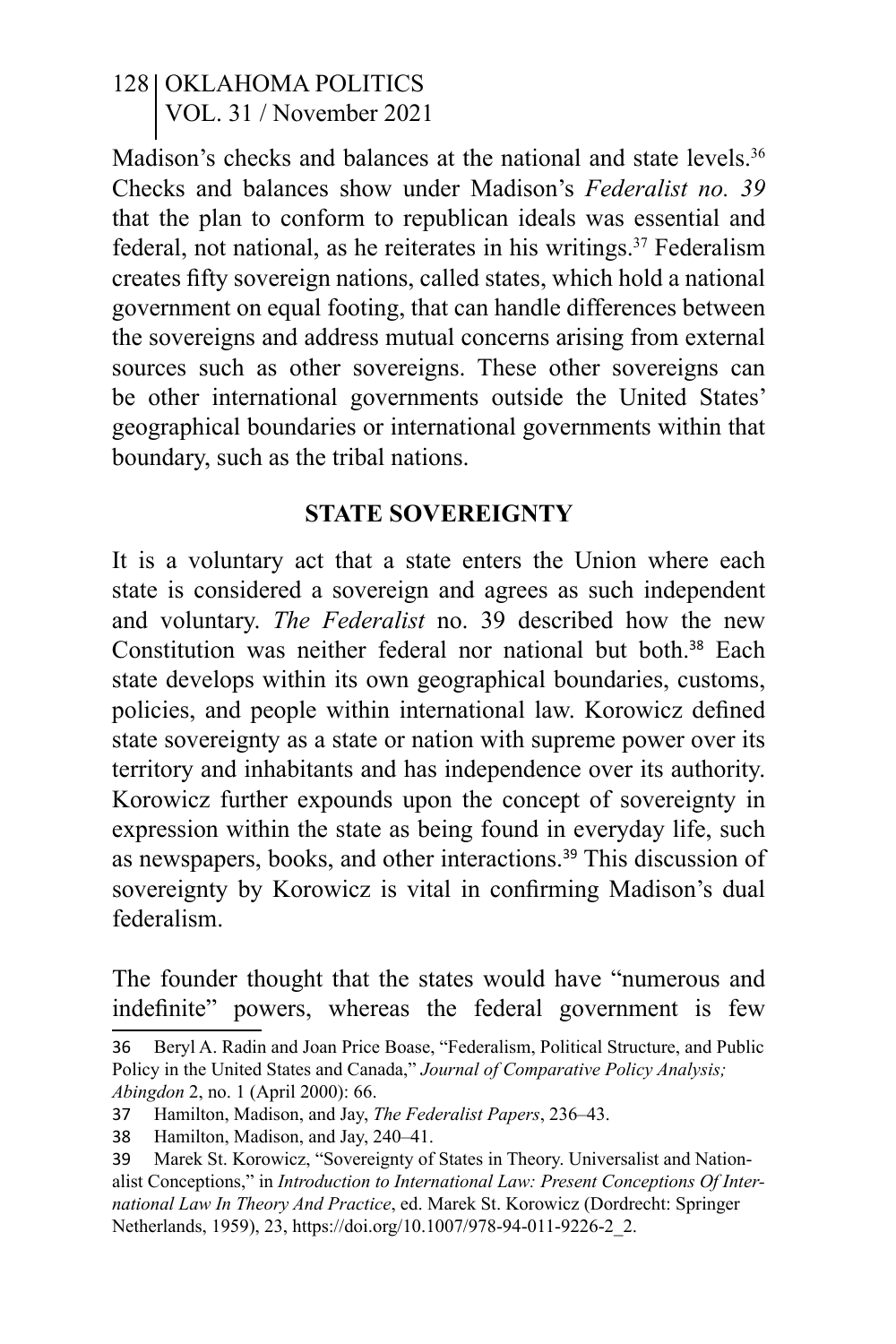### Younce 129 FEDERALISM AND SOVEREIGNTY

and defined.<sup>40</sup> The concept and debate within the constitutional convention reinforced the idea of sovereignty. Even after the Constitution's passage and the Bill of Rights, sovereignty continued to play a role. In the Virginia and Kentucky Resolutions, written by Madison and Jefferson, we see the affirmation that the federal government's power resulted from a compact in which the states were parties, and it was limited. The resolutions resulted in the federal government only allowing the powers authorized within the compact and nothing more. The founders declared that each state is an integral part of both itself and joint within the compact.<sup>41</sup>

Modern interpretations lead to a decentralization of national policies. Anders and Shook discuss the fear that centralized power corrupts the state and people's liberty. Nevertheless, they still instituted a dual sovereign concept.<sup>42</sup> With dual sovereignty, the states are independent sovereigns and can enter into agreements with other sovereigns. However, once the state agrees to the Constitution, they expressly give a national government some of its sovereign rights. One of these rights is the right to negotiate on their behalf for broad concepts such as treaties, alliances, and the right of war. These concepts are enshrined in the Constitution as found in Article I Section 8 Clause 3; Article I Section 8 Clause 10, 1; and Article II Section 2 Clause 2.<sup>43</sup> This concept gives Congress and the Executive branch the ability to create treaties and regulate commerce and disputes between sovereigns.

#### **TRIBAL SOVEREIGNTY**

Just as with state sovereignty, tribal sovereignty has a basis found

<sup>40</sup> Robertson, *Federalism and the Making of America*, 35.

<sup>41</sup> Alfred H. Kelly, Winfred A. Harbison, and Herman Belz, *The American Constitution: Its Origins and Development*, 7th ed., vol. I (New York: W. W. Norton & Co., 1991), 132–34.

<sup>42</sup> Kathleen K. Anders and Curtis A. Shook, "New Federalism: Impact on State and Local Governments," *Journal of Public Budgeting, Accounting & Financial Management; Boca Raton* 15, no. 3 (Fall 2003): 468–69, http://dx.doi.org.ezproxy.liberty. edu/10.1108/JPBAFM-15-03-2003-B005.

<sup>43</sup> Eliot, *American Historical Documents 1000-1904*, 184–89.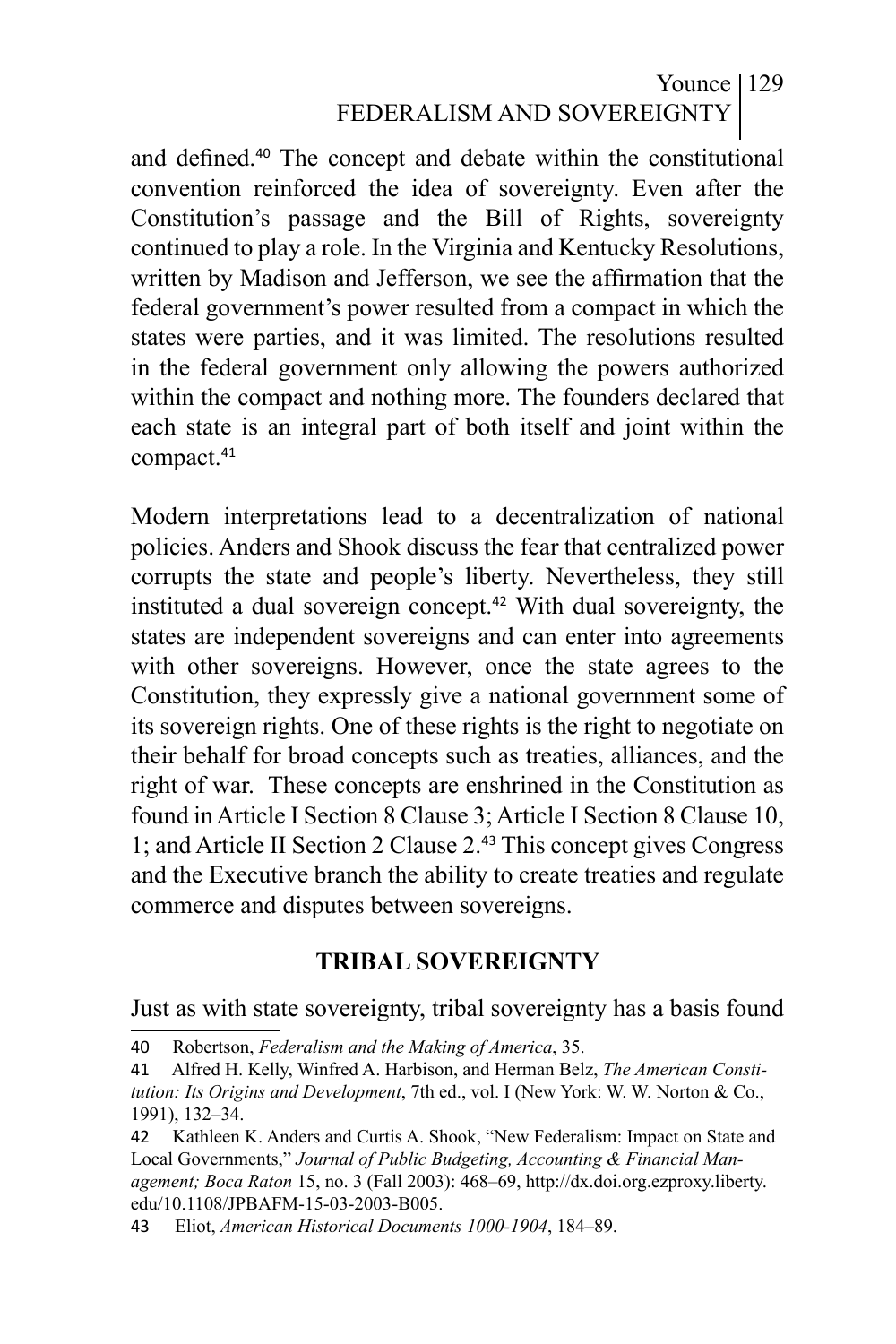within international law. However, the United States has decades of treaty evidence recognizing the tribes as sovereigns, even as they subjugate the tribes to the modern state concept. Treaties that date from the period of the Revolutionary War have guaranteed sovereignty rights to the tribes. In the commerce clause, the Constitution shines the first light in that the tribal nations are sovereign entities.<sup>44</sup> Madison utilized examples of the difference in federal, state, and tribal authority in that states could not make agreements amongst each state or with the tribe that could lead to war requiring other states to become involved.

Additionally, Madison thought in *Federalist no 42* that the tribes would be sovereigns as the states were. They would be absolute sovereigns to the state and have partial sovereignty within the Federal government, and that there needed to be a reconciliation of the partial sovereignty so that they would have representation legislatively.45 The recognization found in *Cherokee v. Georgia* (1831), where the Court defined the Cherokee as "domestic dependent nations," is expounded upon in *Worcester v Georgia* (1832), which dictated that the state had no right to enter the Cherokee nation's territory.46,47 The Supreme Court set precedence in *Worcester v. Georgia* (1832) conferring sovereignty in that the tribes were independent and excluded from regulation and taxation.48 These two cases caused concern amongst the states and provided the reasoning for Andrew Jackson to implement the Trail of Tears in the name of national security.

In the early eighteenth century, Secretary of War Henry Knox believed that the tribes are foreign nations and not subject to any

<sup>44</sup> Algeria R. Ford, "The Myth of Tribal Sovereignty: An Analysis of Native American Tribal Status in the United States," *International Community Law Review* 12, no. 4 (2010): 397; Eliot, *American Historical Documents 1000-1904*, 184.

<sup>45</sup> Hamilton, Madison, and Jay, *The Federalist Papers*, 265.

<sup>46</sup> Jill Lepore, *These Truths: A History of the United States* (New York: W. W. Norton & Co., 2018), 214–16.

<sup>47</sup> Lawrence M. Friedman, *A History of American Law*, 3rd edition (New York: Simon & Schuster, 2007), 386–87.

<sup>48</sup> Ford, "The Myth of Tribal Sovereignty," 398.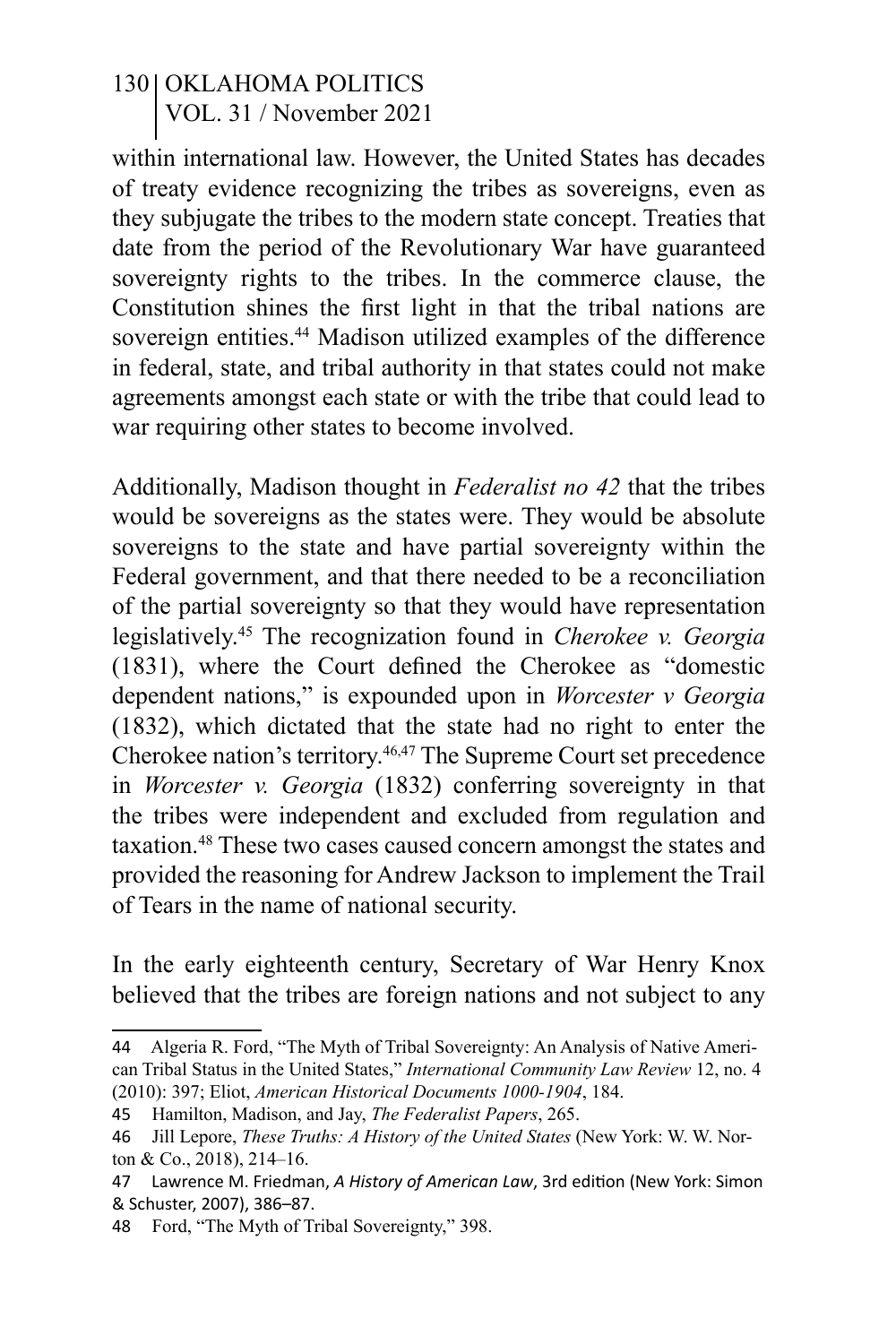## Younce 131 FEDERALISM AND SOVEREIGNTY

state.<sup>49</sup> This view reinforced the Court's opinion. However, it also created tensions not seen since the constitutional convention. The Jackson administration insisted upon a unified Georgia and Constitution by placing the Cherokee and other Indian interests as second-class citizens. Jackson feared that recognizing the tribes as sovereigns would create a series of independent nations/republics within state boundaries that would cause open war. Jackson's fear of chaos and inability to handle a diverse international construct caused him to demand the Cherokee, Creek, Seminole, Choctaw, and Chickasaw's forced removal from lands east of the Mississippi.<sup>50</sup>

Today all treaties are originally housed at the State Department, with the original tribal treaties transferred to the Smithsonian due to their age.<sup>51</sup>,<sup>52</sup> The 1833 Muskogee Creek and United States Treaty promised the Muskogee Nation that no state or territory would pass laws over the tribes as they would be allowed to govern themselves. This was upheld recently in *McGirt v. Oklahoma* (2020), which referenced the 1832 treaty Article XIV establishing national boundaries and that under the Indian Removal Act of 1830, the tribes hold the legal land titles. Then *United States v. Cooley*  (2021) affirmed tribal sovereignty by allowing tribal officers to arrest and detain non-tribal citizens.<sup>53</sup> The Supreme Court's recent rulings show the United States needs to understand its basic founding principles and sovereignty premise is maintained.

Recent Supreme Court rulings and current treaties impact every state as they become the law of the land under the Constitution.

<sup>49</sup> Kagan, *Dangerous Nation: America's Foreign Policy from Its Earliest Days to the Dawn of the Twentieth Century*, 92.

<sup>50</sup> Paul Johnson, *A History of the American People* (New York: Harper Perennial, 1999), 350–51.

<sup>51</sup> Kagan, *Dangerous Nation: America's Foreign Policy from Its Earliest Days to the Dawn of the Twentieth Century*, 92.

<sup>52</sup> Nora McGreevy, "Hundreds of Native American Treaties Digitized for the First Time," *Smithsonian Magazine*, October 15, 2020, https://www.smithsonianmag.com/smart-news/hundreds-native-american-treaties-digitized-and-online-first-time-180976056/.

<sup>53</sup> Breyer, "United States v. Cooley," June 2021, 13.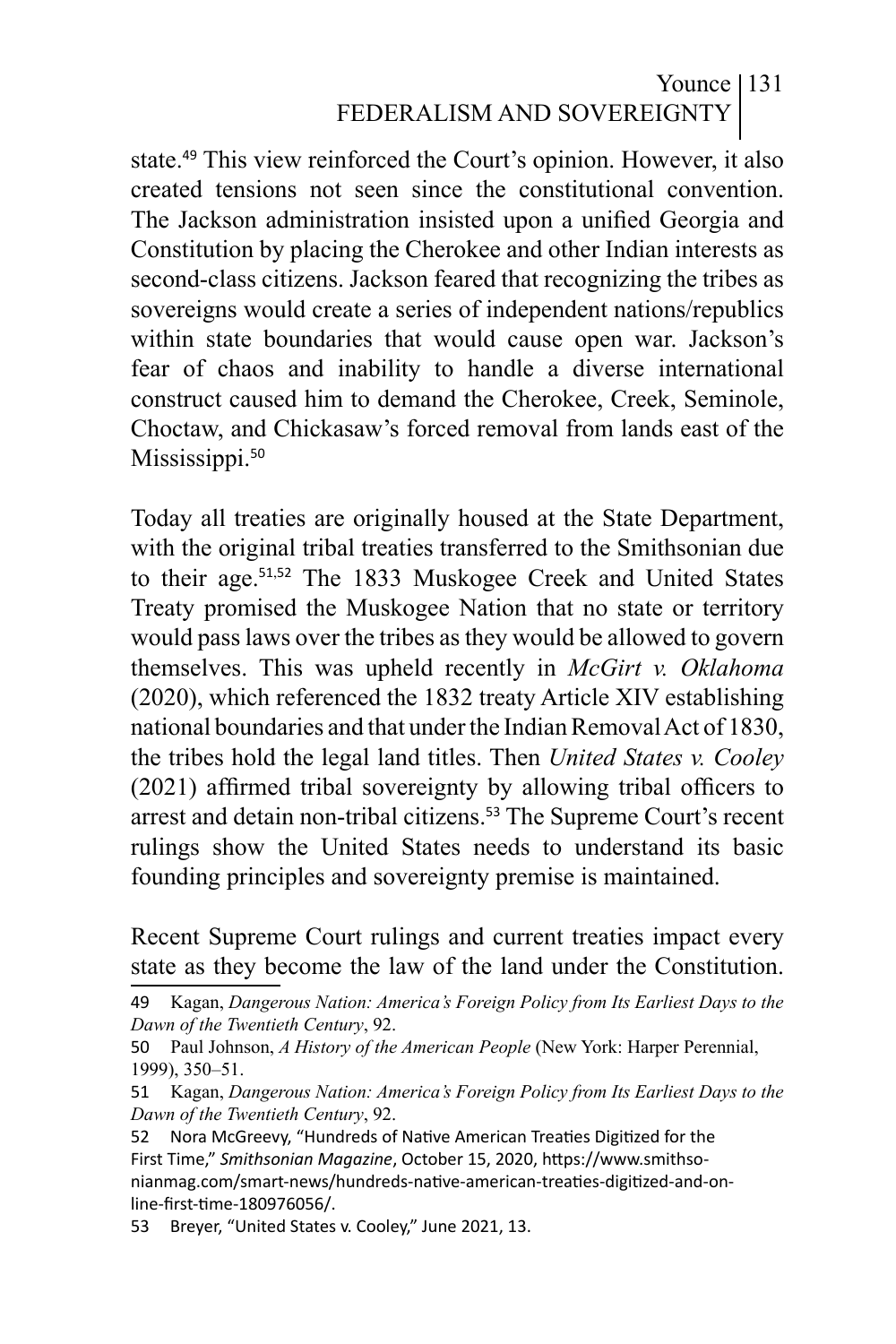Concerning the tribal nations, Oklahoma's future as a state had the most interaction with tribal nations than any other, even after its founding in 1907, and maintains consistent public policy interactions. However, at the end of 1892, the Oklahoma Indian territorial map in Figure 1<sup>54</sup> shows numerous tribal associations throughout the modern state. This territorial map is essential as, according to the *McGirt* ruling, the lands revert to tribal sovereignty. Before *McGirt,* the tribal governments relied on the state for judicial review and law enforcement of non-tribal citizenry. Additionally, the state and the tribes continually argue over taxation and other policy issues such as water ownership, child support, and citizenship. These issues required the federal government through the BIA and Supreme Court to intercede on several occasions.

**Figure 1.** "Map of the Indian and Oklahoma Territories.," image, Library of Congress, Washington, D.C. 20540 USA, accessed October 16, 2020, https://www.loc.gov/resource/g4021e.ct000224/.



<sup>54</sup> "Map of the Indian and Oklahoma Territories.," image, Library of Congress, Washington, D.C. 20540 USA, accessed October 16, 2020, https://www.loc.gov/resource/g4021e.ct000224/.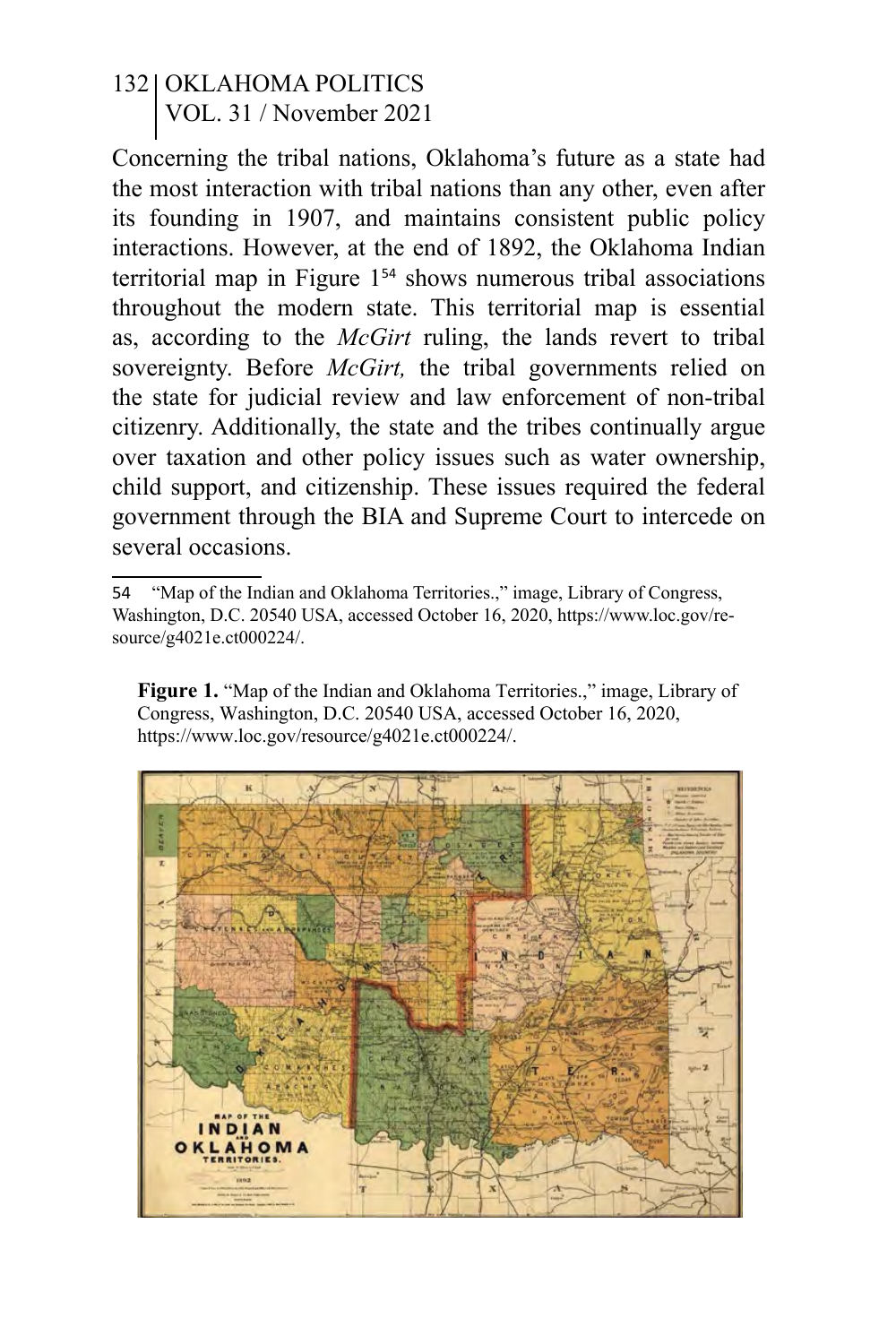### Younce | 133 FEDERALISM AND SOVEREIGNTY

#### **IMPLICATIONS OF SOVEREIGNTY**

Barton discusses the founding philosophy of the founding fathers. He points to the concept of divided power from Montesquieu, Washington, and Hamilton, where the Bible in Jeremiah 17:9 discusses that a will naturally gravitates towards corruption.<sup>55</sup> The gravitation toward corruption is essential when we focus on how the founders sought to establish the law. An example is Jefferson, who focused upon Blackstone's works that said civil laws could not contradict the laws of nature or God.<sup>56</sup> The laws of nature are essential when we look at the Constitution, allowing the ability to add states to the national government. In Article IV, section 3, subsection 1, we see how Congress can admit new states into the Union as long as they form a republican form of government.<sup>57</sup> In Jefferson's letter to the Kaskaskia, one can infer that the founders were looking toward enhancing the Union and bringing the indigenous people into the Union.<sup>58</sup> Founder Samuel Adams put forth that all men were bound to the supreme creator's authority within the laws of nature  $59$ 

Five years after Jefferson's letter to the Kaskaskia, the Indian Ordinance of 1786 formalized the basis of land dealings between Tribal Nations and the United States. In this treaty, the principles

55 David Barton, *Original Intent: The Courts, the Constitution, & Religion*, 5th edition (Aledo, TX: WallBuilder Press, 2011), 221.judicial activism, and separation of church and state. A substantial appendix encompasses full texts of the founding documents, biographical sketches of numerous Founders, and extensive reference notes.","edition":"5th edition","event-place":"Aledo, TX","ISB-N":"978-1-932225-26-6","language":"English","number-of-pages":"560","publisher":"WallBuilder Press","publisher-place":"Aledo, TX","title":"Original Intent: The Courts, the Constitution, & Religion","title-short":"Original Intent","author":[{" family":"Barton","given":"David"}],"issued":{"date-parts":[["2011",7]]}},"locator":"221"}],"schema":"https://github.com/citation-style-language/schema/raw/master/ csl-citation.json"}

<sup>56</sup> Barton, 223.

<sup>57</sup> Eliot, *American Historical Documents 1000-1904*, 191.

<sup>58</sup> Kagan, *Dangerous Nation: America's Foreign Policy from Its Earliest Days to the Dawn of the Twentieth Century*, 71.

<sup>59</sup> Barton, *Original Intent*, 230.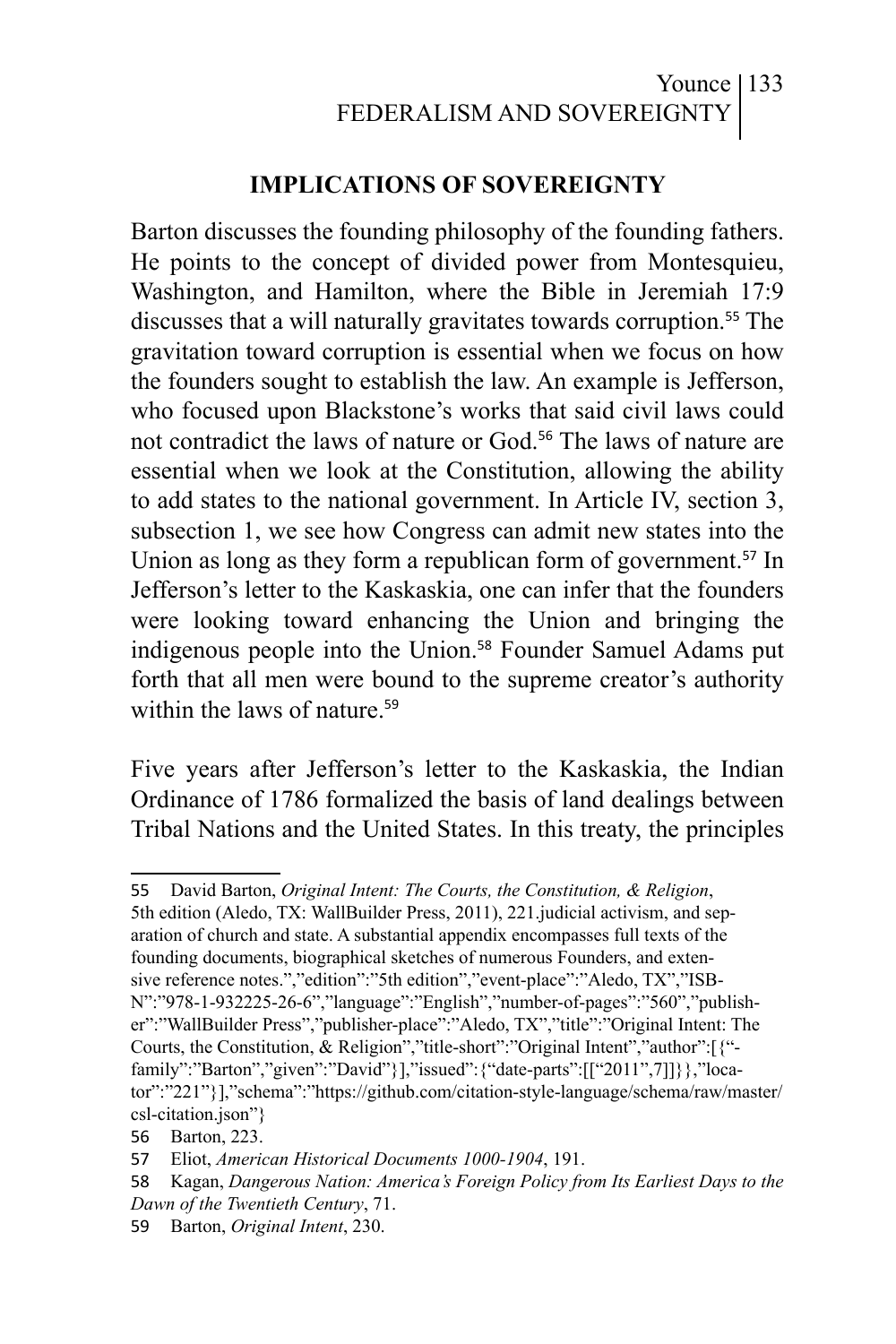of sovereignty and the right of soil or land were established.<sup>60</sup> After the Revolutionary War, the Treaty of the Six Nations (1794) was negotiated between the President of the United States, with Thomas Pickering acting in negotiations, and the nations of the Mohawks, Oneidas, Onondagas, Cayugas, Senecas, and Tuscaroras. This treaty was the peace treaty defining lands and territories of the tribes that fought against the Colonies during the War of Independence. This acknowledges land within New York and Pennsylvania that would fall under their national sovereignty, provided they do not sell the land later. Additionally, it promised that the United States would not interfere with nations, tribes, or families of Indians that resided outside of those lands.<sup>61</sup>

These three documents show how the founders sought to establish international relations with the tribes to protect their state and national security. The legality of these treaties allowed the United States to be the mediator between the state and tribe in question. This also led to the development of the Department of State to conduct international negotiations with the tribes that the United States claimed as land territory. In 1820 the United States had conducted over two hundred treaties with the different Indian nations.<sup>62</sup> However, as the United States expanded, those elected to represent the states did not exercise appropriate statesmanship by honoring the treaties. The military has a saying that the bestlaid plan cannot survive the first contact. The same can be said regarding how the United States has treated the tribal nations. Treaties such as the 1830 Cherokee Treaty, 1832 Muskogee Creek Treaty, 1856 Creek Treaty, 1856 Seminole Treaty, and 1866 Creek Treaty outlined the ever-changing national boundaries. The Supreme Court ruled that only Congress can alter the terms of a treaty, according to *South Dakota v Yankton Sioux* (1998). While states interact and respect the tribal nations within their

<sup>60</sup> Larry Schweikart and Michael Allen, *A PAtriot's History of the United States: From Columbus's Great Discovery to the War on Terror* (New York: Penguin Group, 2007), 104.

<sup>61</sup> Eliot, *American Historical Documents 1000-1904*, 229–32.

<sup>62</sup> Hendrickson, *Peace Pact: The Lost World of the American Founding*, 265.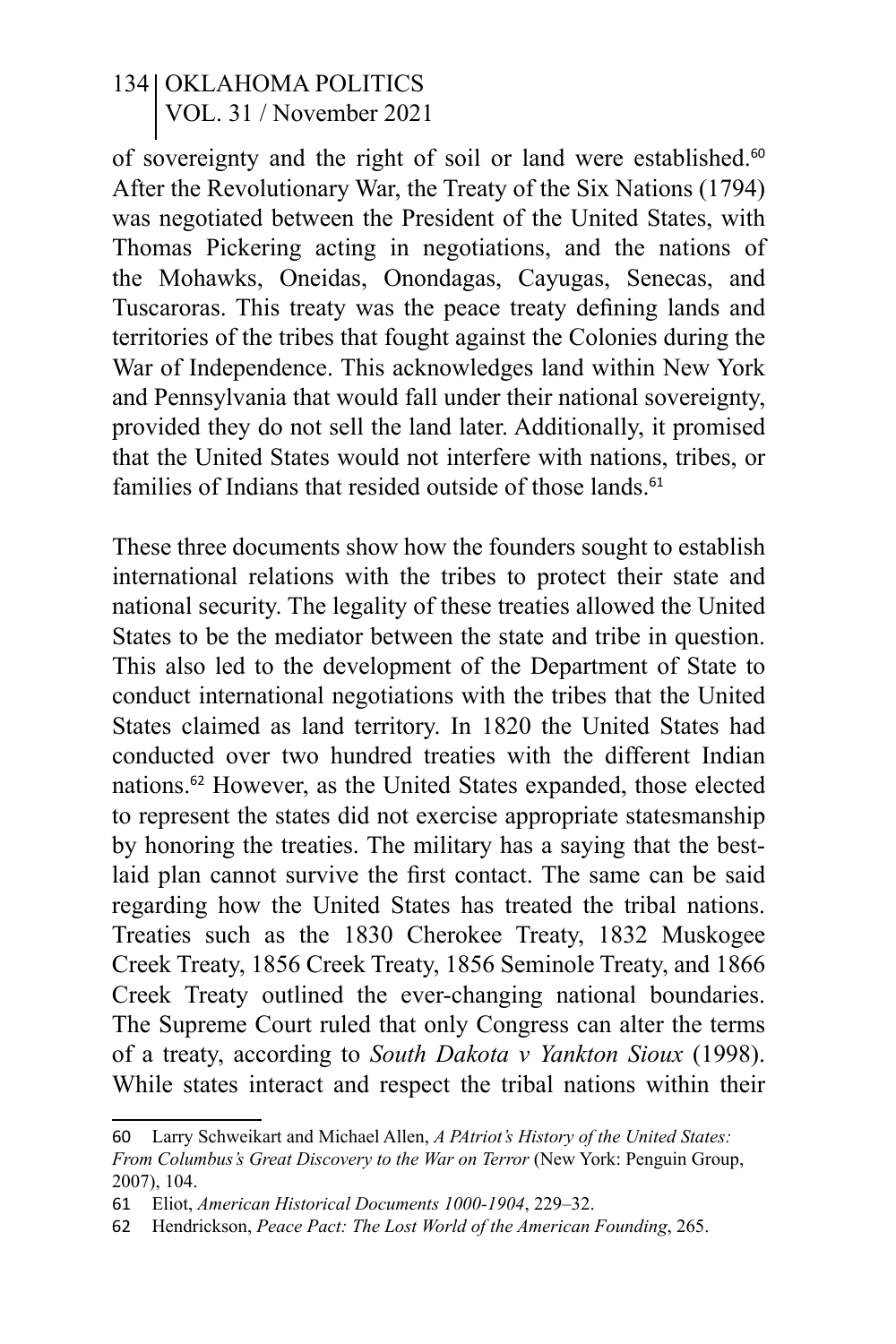## Younce | 135 FEDERALISM AND SOVEREIGNTY

current state boundaries, the overarching relationship is the tribal nation with the United States and not the tribal nation with the state. Oklahoma is a prime example of this relationship. Within the state, 38 federally recognized tribes have substantial national boundaries, as indicated in figure 2.<sup>63</sup>

**Figure 2.** Bureau of Land Management. "Tribal Jurisdictions in Oklahoma." Oklahoma Department of Transportation, 2010. https://www.ok.gov/health2/documents/map\_tribal\_jurisdictions.pdf.



# **CITIZENRY ACTS**

One of the founding concepts of sovereignty is the ability to determine territory, as we have seen. Another is the ability of the people to have a common thread that ties them together. In his farewell address, Washington addressed this amongst the United States as having the same cultural ties of religion, manners, habits, and principles.<sup>64</sup> These same principles can be applied to tribal nations even today. In the 1820s, John Payne argued that the tribes

<sup>63</sup> Bureau of Land Management, *Tribal Jurisdictions in Oklahoma* (Oklahoma Department of Transportation, 2010), https://www.ok.gov/health2/documents/map\_ tribal\_jurisdictions.pdf.

<sup>64</sup> Eliot, *American Historical Documents 1000-1904*, 236.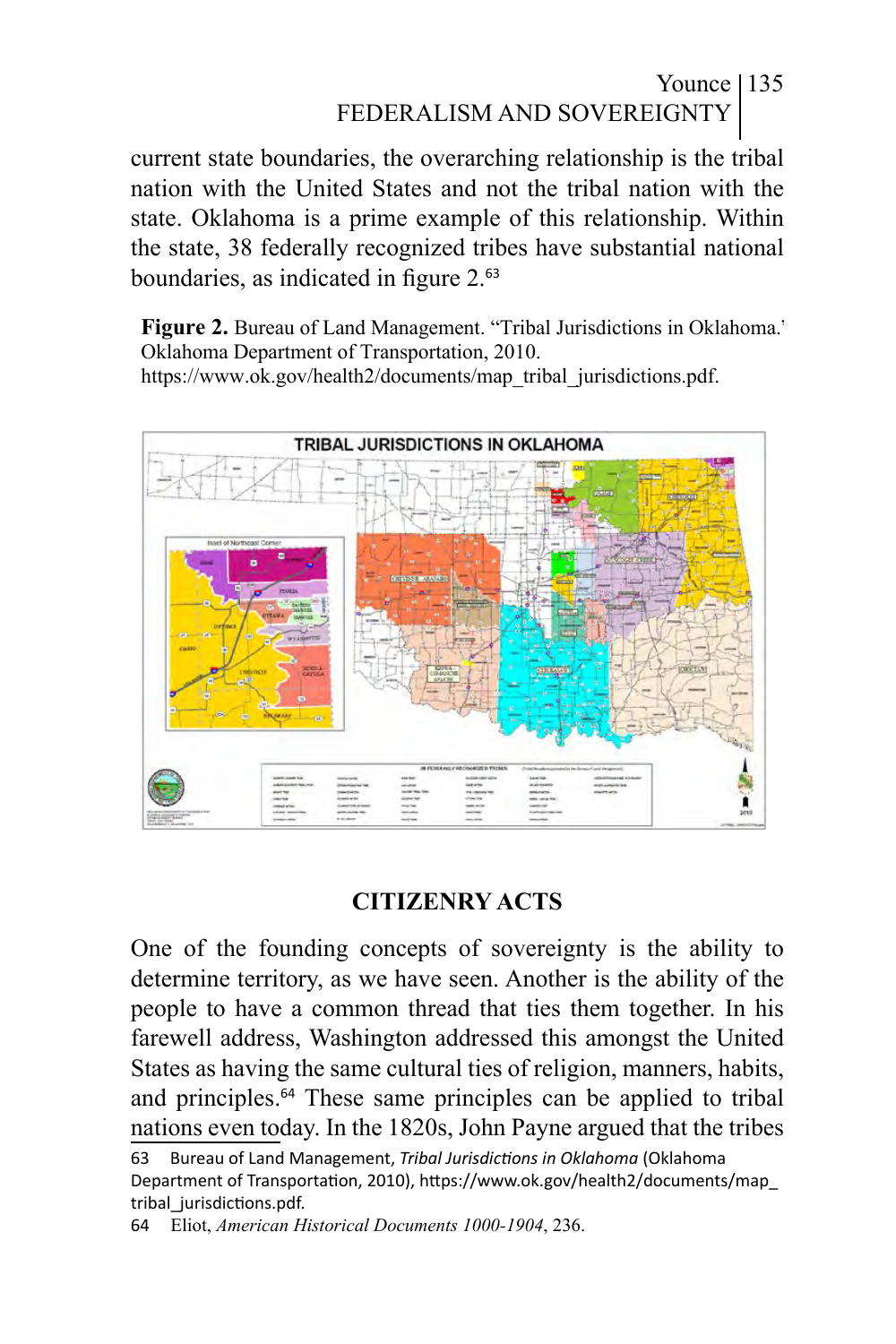had a written language, schools, churches, laws, employment, and a constitution <sup>65</sup>

However, the United States Congress treated the tribal nations as domestic dependent nations that the Supreme Court ruled in 1832 and disregarded their interests.<sup>66</sup> This can be seen with the passage of the 1871 Indian Appropriation Act. This act allowed Congress to halt all treaty-making with the Tribes and treat them as genuinely domestic dependent nations just as the states were being treated. The 1871 act effectively said the United States would no longer acknowledge the independent sovereignty of the Tribes.<sup>67</sup> Then in 1887, the Dawes Severalty Act authorized Native Americans the right of United States citizenship. However, it also allowed the federal government to divide Indian lands into allotments.<sup>68</sup> With the Indian Citizenship Act of 1924, Congress granted fiat citizenry to all tribal members.<sup>69</sup> We find that since the Marshal Court ruled the Cherokee as "dependent domestic nations," the federal government has increasingly treated them on an uneven playing field.

#### **SOVEREIGNTY OF STATE AND TRIBE IN THE TWENTY-FIRST CENTURY**

As with any sovereignty, the average citizen expects the government to mainly; protect life, property, laws of marriage, inheritance, chartering and control of businesses, banking institutions, insurance, enforce laws, punish crimes, ensure public education, and create other societal aspirations.<sup>70</sup> God created man in his image, and as Locke discusses in the compact social theory, a man joins society for security. Locke further discusses that laws are created under natural law and for the betterment of man

<sup>65</sup> Lepore, *These Truths: A History of the United States*, 214.

<sup>66</sup> Lepore, 215.

<sup>67</sup> Dunbar-Ortiz, *An Indigenous Peoples' History of the United States*, 142.

<sup>68</sup> Lepore, *These Truths: A History of the United States*, 337.

<sup>69</sup> Lepore, 408.

<sup>70</sup> David Saville Muzzey, *The American People*, 1st edition (Boston: Ginn & Company, 1929), 169.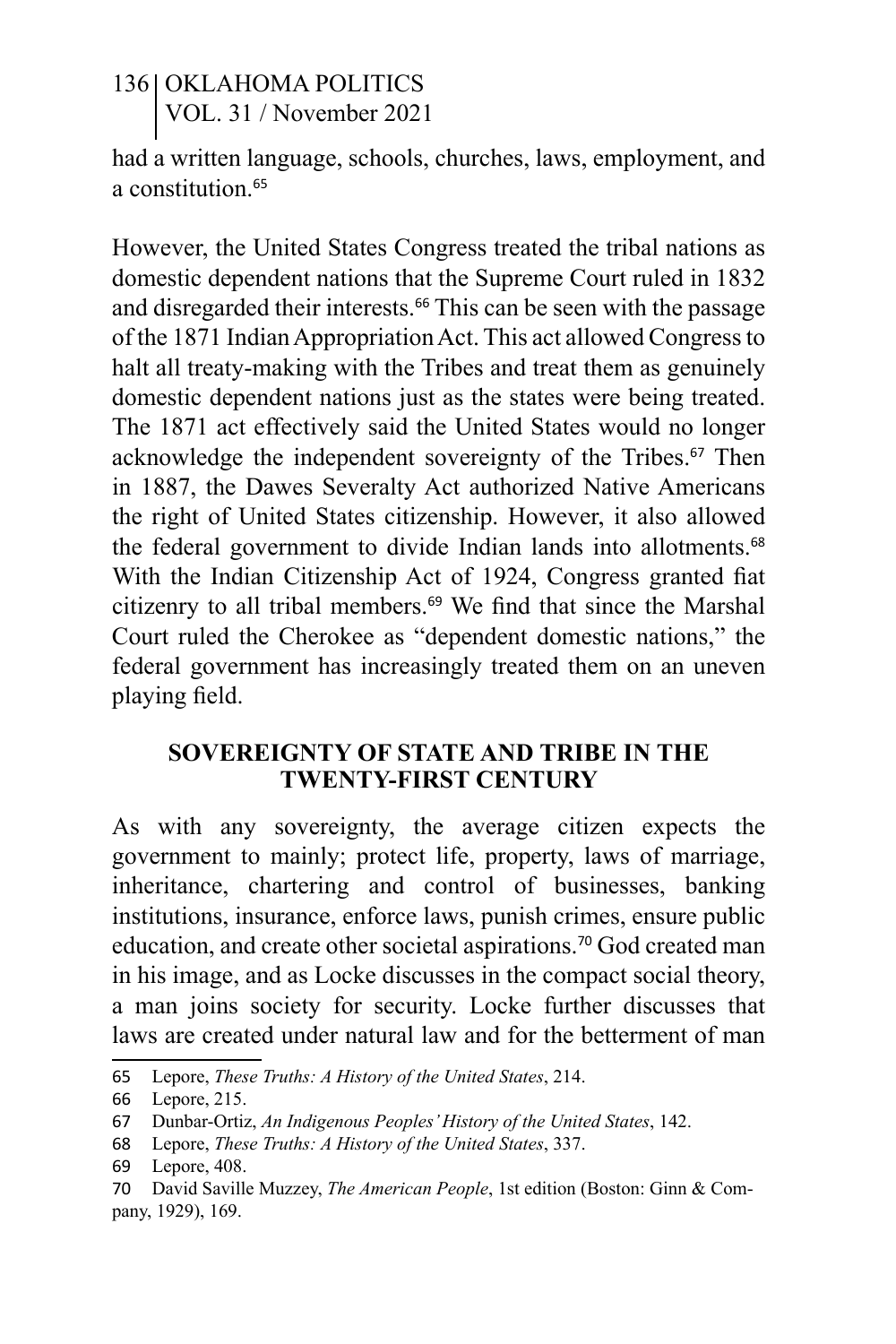# Younce | 137 FEDERALISM AND SOVEREIGNTY

through the divine interface.<sup>71</sup> Today, many tribes refer to the  $1887$ Dawes commission as the base for determining tribal citizenry and those who are not. However, the forced removal throughout the nineteenth century by assimilation of those not on reservation land into the local states has allowed many tribes not to acknowledge citizens that were not on or removed from the 'roles.' This disregarded those of indigenous heritage by not allowing them to seek their heritage just because they did not leave their lands in the east. Dunbar-Ortiz addresses some of this in the notion of "blood quantum" to qualify as indigenous.<sup>72</sup> However, the theory of "blood quantum" was derived for the Dawes Rolls and requires proof of lineage to the various Indian registration rolls and not valid DNA measurements which may show mixed-race or nonindigenous relations.

In the summer of 2020, the Supreme Court heard *McGirt v Oklahoma*'s case (2020). This case challenged that Oklahoma's state did not have the authority to try tribal citizens within the state court if the crime occurred on reservation land. Oklahoma argued that the reservations ceased after the formation of the state in 1907, as tribal chiefs were amongst those who formed the state constitution. However, the Court found in favor of McGirt and ruled that reservations were never abolished and that the tribal nations are sovereign.<sup>73</sup> This ruling calls into question the ambiguity of Oklahoma's state, as it effectively ruled that 19 million acres are now tribal land in which state jurisdiction becomes unclear as millions of non-native citizens live and own homes within the reservations.<sup>74</sup> The Smithsonian article announcing the new

<sup>71</sup> Barton, *Original Intent*, 224.

<sup>72</sup> Dunbar-Ortiz, *An Indigenous Peoples' History of the United States*, 170.

<sup>73</sup> Ronald Mann, "Opinion Analysis: Justices Toe Hard Line in Affirming Reservation Status for Eastern Oklahoma," SCOTUSblog, July 9, 2020, https://www.scotusblog.com/2020/07/opinion-analysis-justices-toe-hard-line-in-affirming-reservation-status-for-eastern-oklahoma/.

<sup>74</sup> Mann; Jack Healy and Adam Liptak, "Landmark Supreme Court Ruling Affirms Native American Rights in Oklahoma," *The New York Times*, July 11, 2020, sec. U.S., https://www.nytimes.com/2020/07/09/us/supreme-court-oklahoma-mcgirt-creek-nation html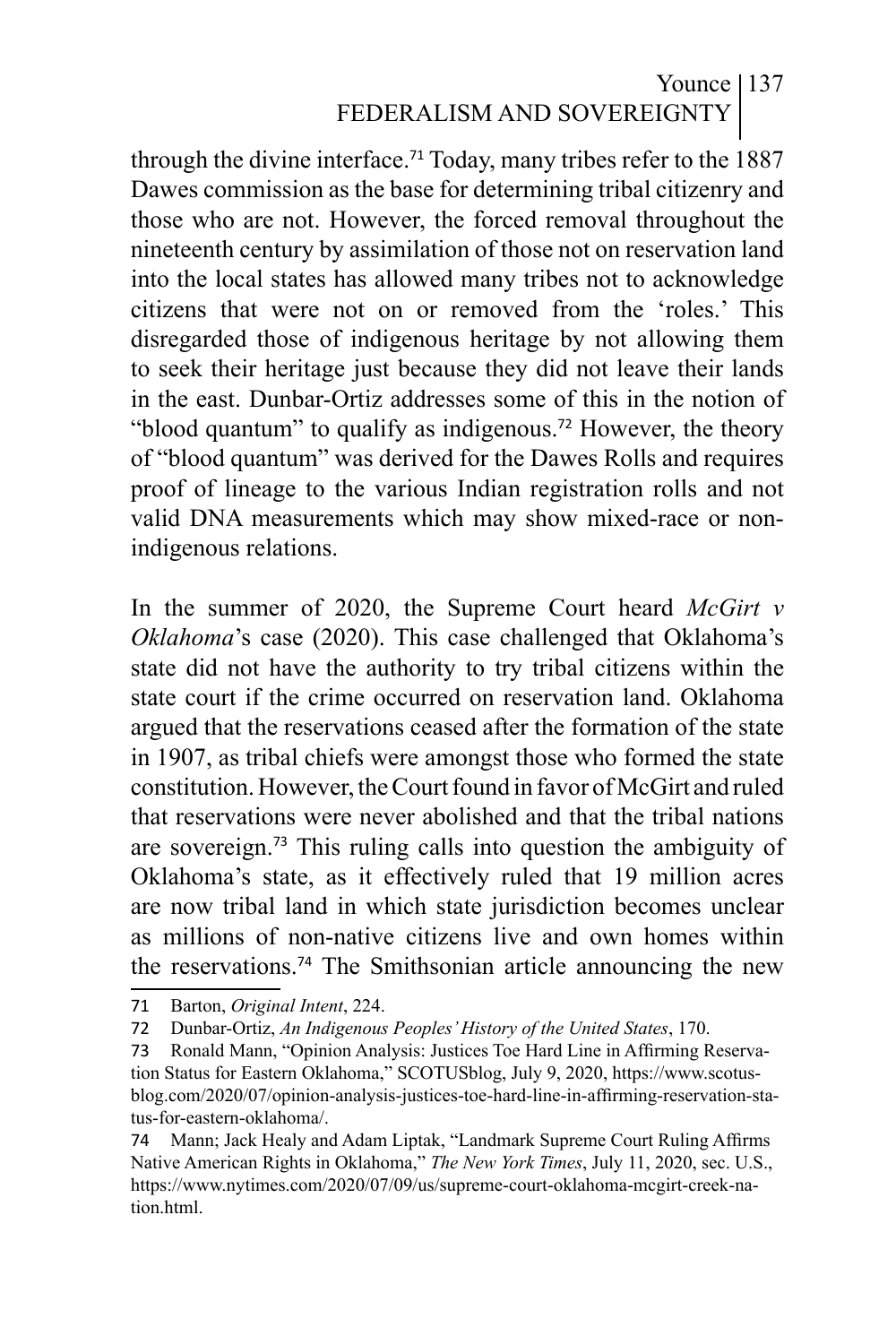database of tribal treaties acknowledges the Supreme Court case and caveated that "no land changed hands."<sup>75</sup>

The new decision has caused unresolved issues within Oklahoma's state due to the Court noting that the selling of land does not alter sovereignty.<sup>76</sup> This calls into question many civil expectations that a citizen would have. For instance, before the 2020 Supreme Court ruling, the state of Oklahoma's government oversaw all the regulations from environmental to commerce unless there were federal guidelines, such as with the gaming commission. However, *The Oklahoman* raises the concern of whether the state can now legally regulate the oil and gas industry, which is prevalent within the reservations that have been deemed sovereign. New cases that challenge the sovereignty and federal relations are rising through Courts even as this article is typed. If ruled in favor of the plaintiff, as with *McGirt v Oklahoma* and *United States v Cooley*, the new legal cases will continue to question the legal right of non-Indians on reservation land.<sup>77</sup> Additional research into the federalist construct, independent sovereignty of the tribe, and how the rights of tribal and non-tribal members will be impacted across the United States.

#### **DISCUSSION**

Today sovereign tribal nations continue to battle for recognition. The latest Court rulings bring to light new areas that must be addressed, and according to James 3:17, it can be accomplished with wisdom, peace-loving, consideration, and mercy while being impartial and sincere. The *McGirt* and *Cooley* rulings are just the

<sup>75</sup> McGreevy, "Hundreds of Native American Treaties Digitized for the First Time."

<sup>76</sup> Dominga Cruz, Sarah Deer, and Kathleen Tipler, "Analysis | The Oklahoma Decision Reveals Why Native Americans Have a Hard Time Seeking Justice," *Washington Post*, July 22, 2020, https://www.washingtonpost.com/politics/2020/07/22/oklahoma-decision-reveals-why-native-americans-have-hard-time-seeking-justice/.

<sup>77</sup> Jack Money, "Oklahoma's Authority to Regulate Oil and Gas Activity Is in Question after McGirt Decision," Oklahoman.com, October 15, 2020, https://oklahoman. com/article/5673962/oklahomas-authority-to-regulate-oil-and-gas-activity-is-in-question-after-mcgirt-decision/.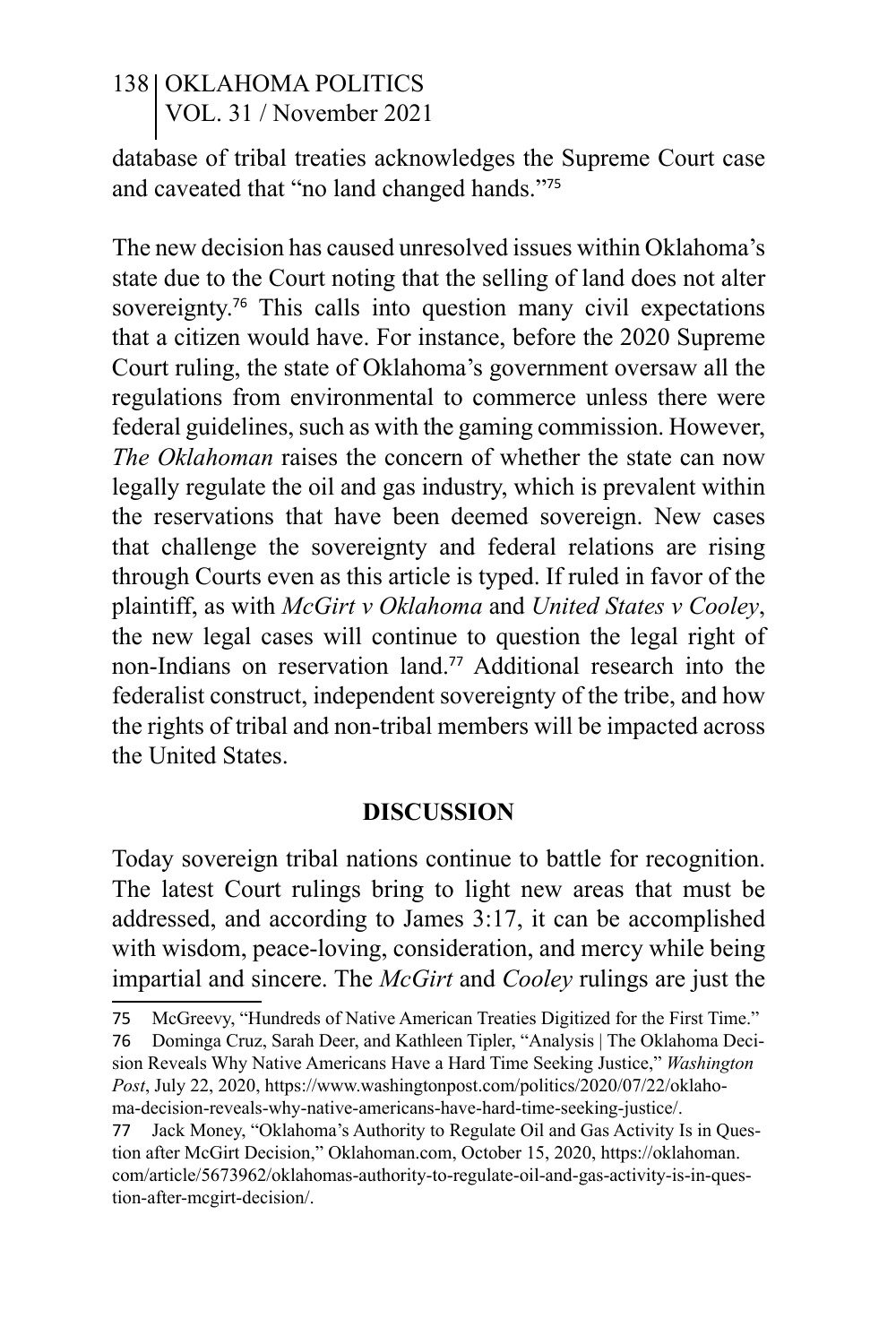## Younce 139 FEDERALISM AND SOVEREIGNTY

tip of what needs to be addressed. As news agencies have alluded to, there are issues within the sovereign lands, such as native versus non-native. Before the ruling, the non-tribal citizenry believed they lived there legally and with terms of good faith. Parents bought land and raised families on land that is now reservation land and a sovereign nation. However, the tribal nations do not see them as citizens but as invaders or usurpers. If the national boundaries revert to the boundaries discussed in *McGirt,* then the land rights discussion must also be addressed. The national government must address this new crisis that is rising in the courts. The implications to rulings in the future could see the tribal nations receive their full international sovereignty, including their borders, and see a displacement of millions of non-tribal Americans within a foreign territory. Nevertheless, agreements would need to be reached as tribal citizens also live on non-tribal land across the United States.

In addition to the land rights question, questions arise from the *McGirt* ruling in the form of the non-tribal and tribal citizenry. The 1924 Indian Citizenry Act recognized all indigenous as citizens of the United States yet did not give each tribe a voice within Congress's halls but integrated their representation within the existing states. Does this mean that the tribal nations should receive representation in the Senate and House, just as the Constitution dictates for sovereign states? If so, how does the current allocation of representation validate or invalidate the sovereignty of tribal nationality, let alone the states' sovereignty?

The Supreme Court and Congressional acts show that the Tribes should now be states since they have met the Constitution's requirements and recognition by the federal government and its agencies. Should each tribe, therefore, receive at least one representative and two senators, as the Constitution dictates? According to the *Federal Register,* over 574 tribal entities are recognized by the United States even if half of the tribes were at the point to form their republic, as required in Article IV and ordered under the Indian Reorganization Act (IRA) of 1934; there would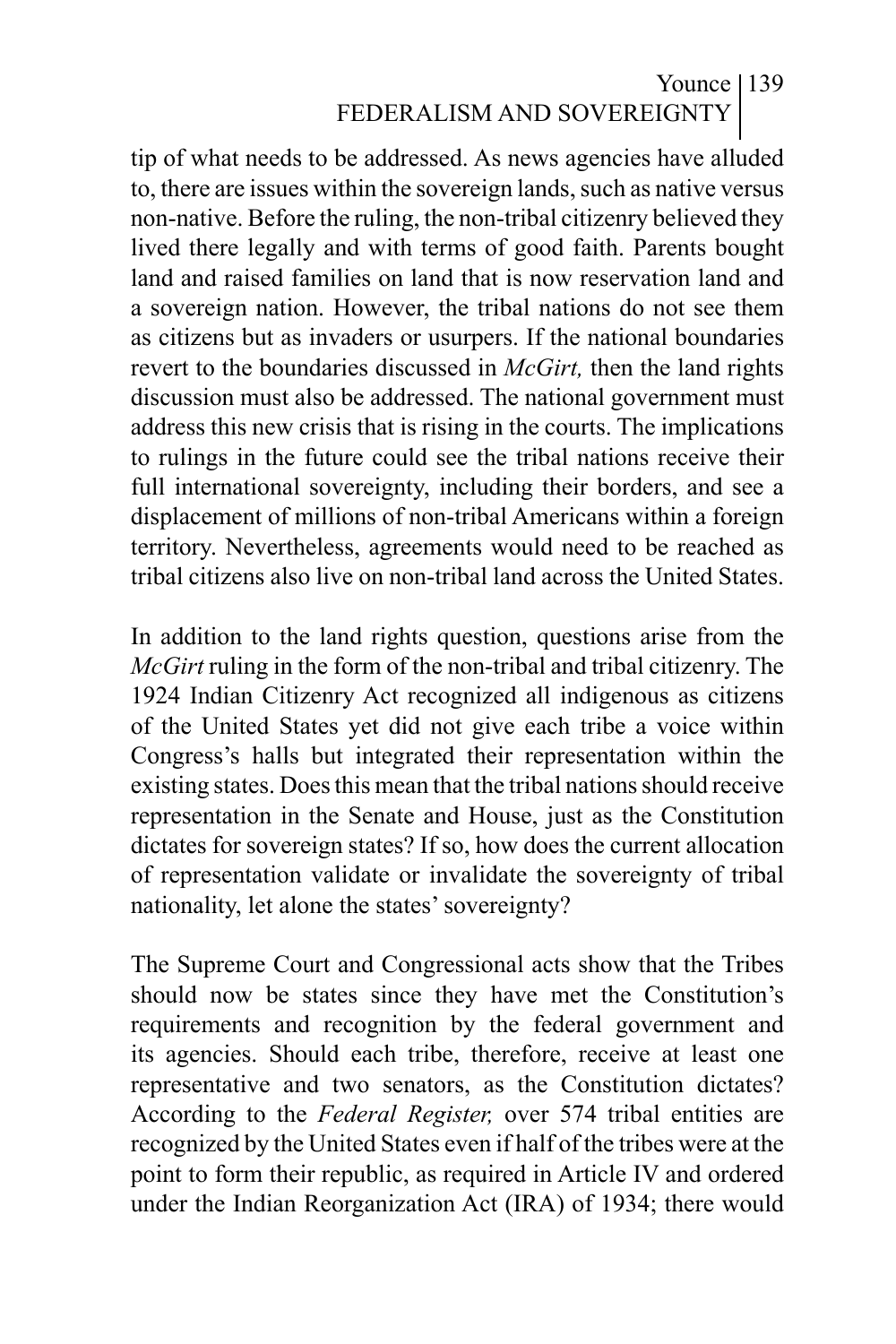be an increase of 574 senators.<sup>78</sup> If all 574 tribes were eligible, it would increase the Senate by 1,148 votes.<sup>79</sup> Simultaneously, the House of Representatives would increase to a minimum of 624 as each tribe and state would have at least one representative. The allocation of the House of Representatives would have to change fundamentally to accommodate the influx of new representation since the Permanent Apportionment Act of 1929 limited the number of representatives to 435, with each sovereign state receiving at least one representative.<sup>80</sup>

In terms of elections, the sudden increase of electoral votes and congressional votes within Congress would change the country's political dynamics. It would be vital that America return to the federalist and moral foundations that have been eroded over the last century and a half. While the founding fathers provided a solid biblical foundation for relating and interacting with the tribal nations, their successors have failed the country and the Divine Orator. The federalism model Madison put forth in dual federalism has been lost through the progress of Manifest Destiny that Jackson, Monroe, and others put forth.<sup>81,82</sup> The trampling of the divine rights promised by God and enshrined in the Declaration of Independence, Constitution, and Bill of Rights needs to be addressed within the soul of everyday Americans.

#### **CONCLUSION**

This paper has raised issues concerning the incorporation of the tribal nations into the federalist construct of the United

<sup>78</sup> "Indian Entities Recognized by and Eligible To Receive Services From the United States Bureau of Indian Affairs," Federal Register, January 30, 2020, https:// www.federalregister.gov/documents/2020/01/30/2020-01707/indian-entities-recognized-by-and-eligible-to-receive-services-from-the-united-states-bureau-of.

<sup>79</sup> Dunbar-Ortiz, *An Indigenous Peoples' History of the United States*, 215.

<sup>80</sup> "The Permanent Apportionment Act of 1929 | US House of Representatives: History, Art & Archives," accessed October 16, 2020, https://history.house.gov/Historical-Highlights/1901-1950/The-Permanent-Apportionment-Act-of-1929/.

<sup>81</sup> Lepore, *These Truths: A History of the United States*, 199.

<sup>82</sup> Kagan, *Dangerous Nation: America's Foreign Policy from Its Earliest Days to the Dawn of the Twentieth Century*, 181.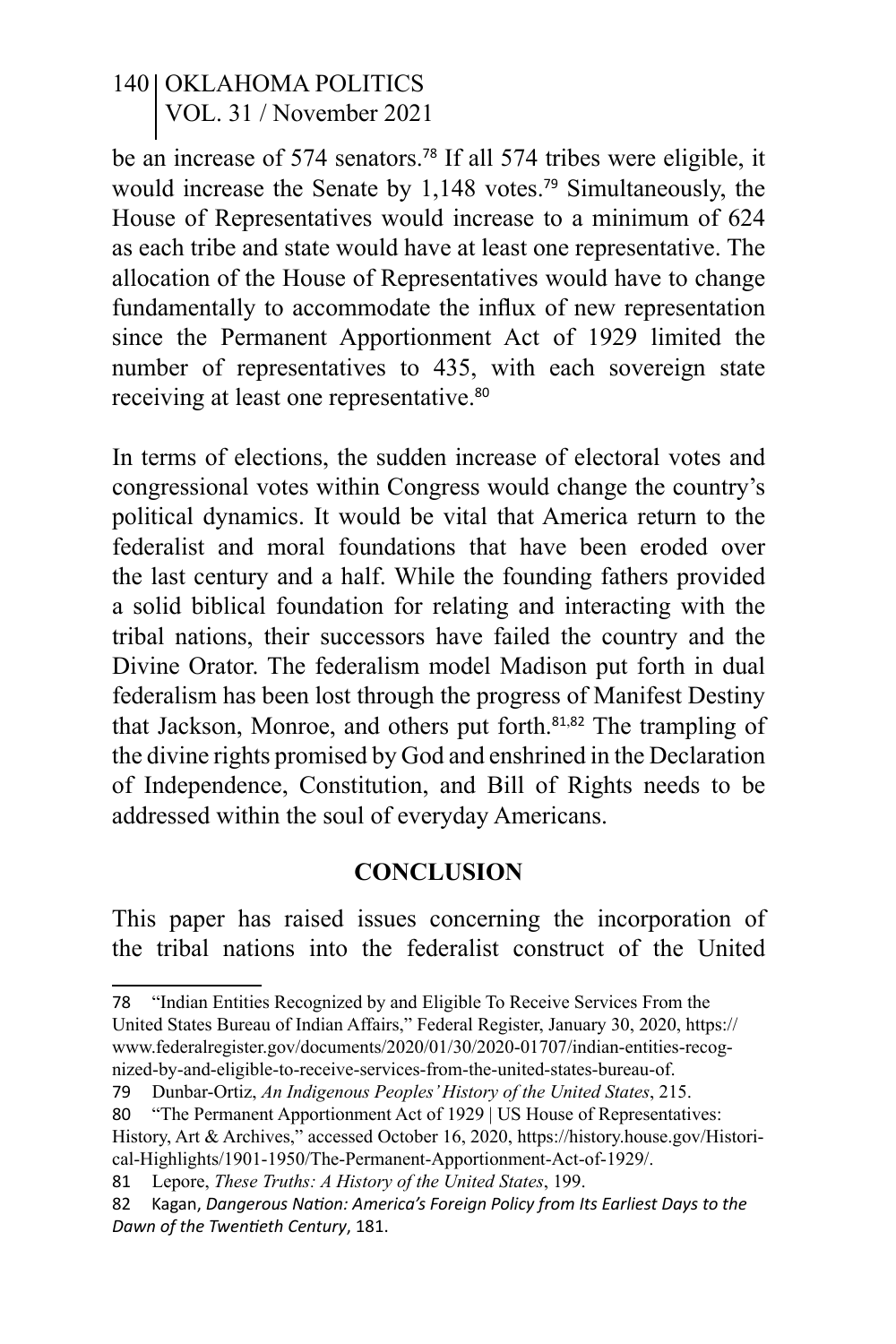# Younce 141 FEDERALISM AND SOVEREIGNTY

States under the ICA, IRA, Supreme Court, and Congressional recognition. Previously the tribes were considered sovereign independent nations, as guaranteed them under natural law, in which the founding fathers sought for them to take their sovereign place amongst the world. Chief Justice John Jay stated that "natural law was given by the Sovereign of the Universe to all mankind."<sup>83</sup> Nevertheless, the Supreme Court under Marshal ruled them to be domestic dependent nations subordinate to the United States in 1832. Subsequent rulings and congressional actions led to the tribes receiving citizenry status but without governmental representation. The question raised with recent Court rulings is how to allow the tribes to regain their rightful internationally recognized sovereignty or become sovereign states as indicated by the Marshal court, which declared the tribes' domestic sovereign nations.

Further research into whether the tribes should be given statehood or territory status must be debated and brought before the American people. Questions as to whether the state of Oklahoma is valid could also rise. According to Figure 1 and Figure 2, much of the Oklahoma land claimant falls under reservation land and needs to be appropriately addressed per the *McGirt v. Oklahoma (2020)* and *United States v. Cooley* (2021) ruling. The Supreme Court ruling also raises sovereignty concerns for tribes in other states such as the Lakota, Ypik, Navajo, Seneca, Crow, and many others. Additionally, the citizenry's representation is called into question on being duly represented at the federal level, with each sovereign's voice being heard appropriately.

This paper sought to address the suppression of tribal sovereignty through national policy, yet through the analysis of Congress and the Supreme Court rulings and historical actions, we see more questions instead of answers. However, as noted, much of the national government has tried to implement federalist policies while ignoring fundamental sovereignty. With the implementation

<sup>83</sup> Barton, *Original Intent*, 231.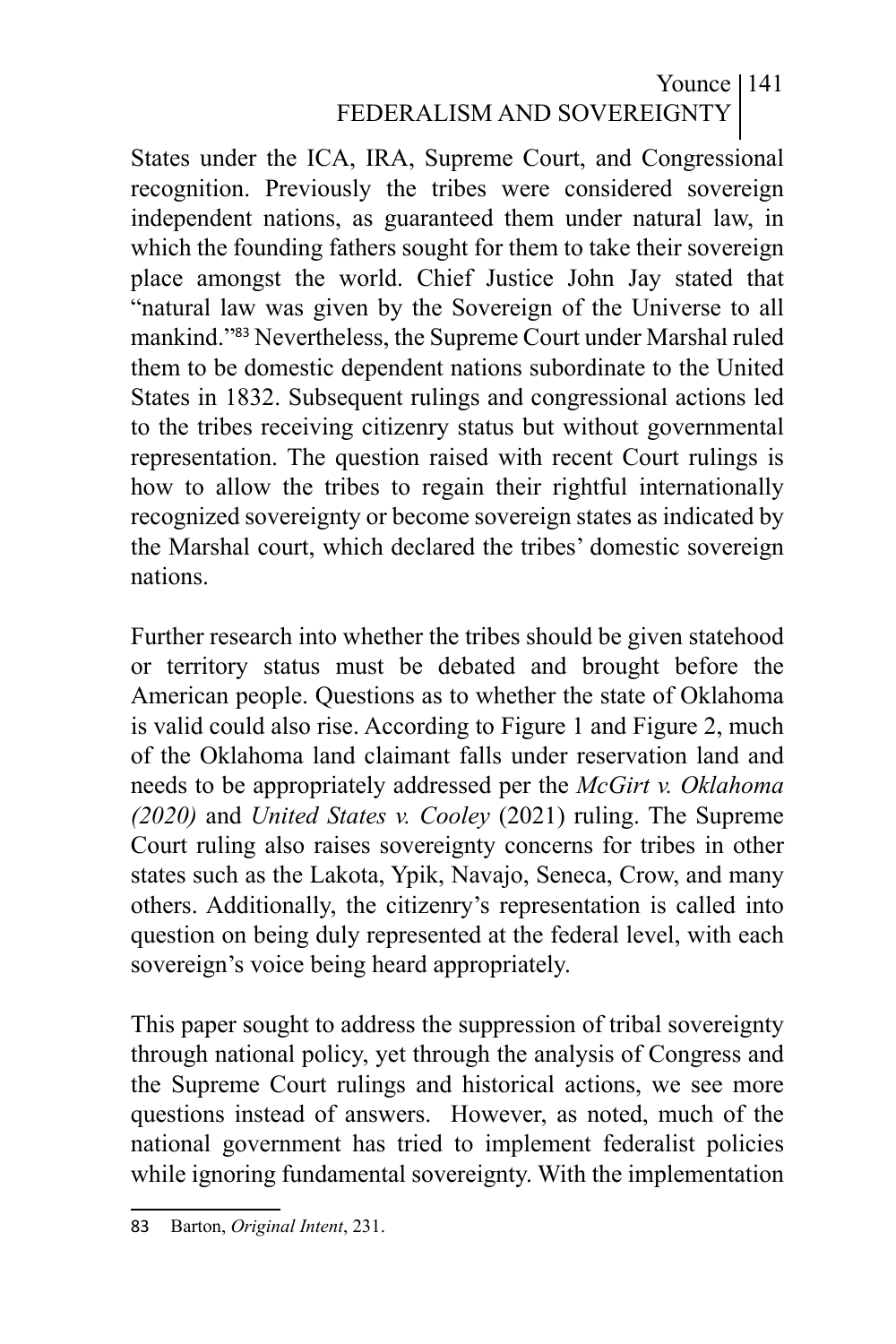of *McGirt* and *Cooley,* the question of representation of the tribe within Congress must be addressed. Additionally, once the sovereignty issue has been adequately adjudicated, the citizenry of non-tribal members within the Tribal nations must be addressed. The Treaties of Westphalia delineate national sovereignties and the rights of the citizenry. Recently, issues have arisen within the Cherokee Nation of Tahlequah regarding the Freedmen and their tribal rights to vote and run for office. Whether the Tribes become states or independent nations, the citizenship of all people living on tribal lands needs to be addressed. Citizenship needs to be addressed because the Supreme Court ruling states that the Tribes have sovereign jurisdiction within their borders, affecting nontribal citizens who do not have a vote on the council. States will have the most significant impact as the Tribes become sovereign due to state citizens in tribal jurisdiction having no vote within the tribal councils. In the case of Oklahoma, figure 2 shows the majority of the state belongs to tribal nations, as the jurisdiction map of 2010 shows. This impact of representation will place neighbors on edge as laws and jurisdiction outcomes can be changed without the required representation. This is an area that requires further policy analysis both within state and tribal governments.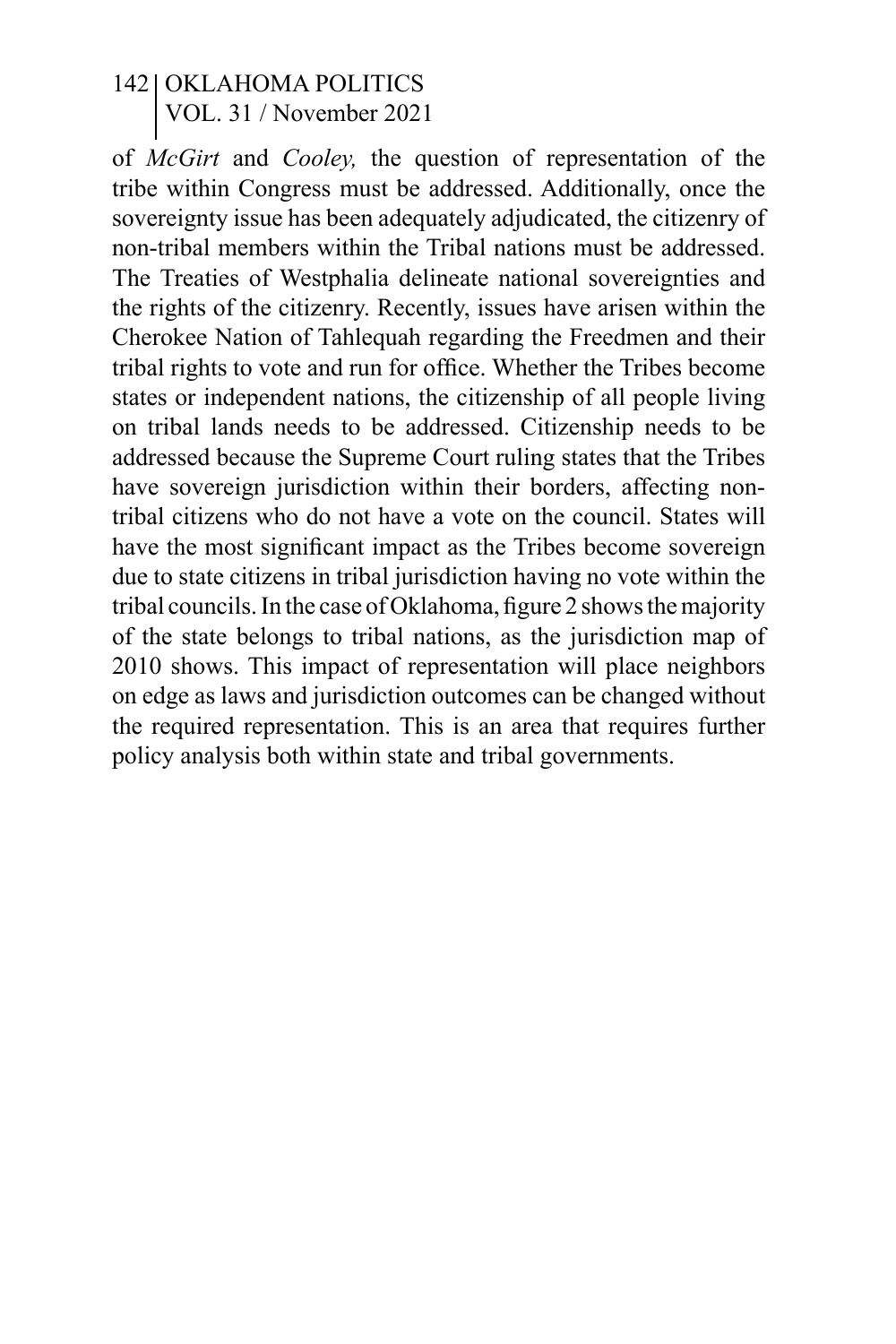#### Younce | 143 FEDERALISM AND SOVEREIGNTY

#### **BIBLIOGRAPHY**

- Anders, Kathleen K., and Curtis A. Shook. "New Federalism: Impact on State and Local Governments." *Journal of Public Budgeting, Accounting & Financial Management; Boca Raton* 15, no. 3 (Fall 2003): 466–86. http://dx.doi.org.ezproxy. liberty.edu/10.1108/JPBAFM-15-03-2003-B005.
- Arai, Susan, and B. Dana Kivel. "Critical Race Theory and Social Justice Perspectives on Whiteness, Difference(s) and (Anti) Racism: A Fourth Wave of Race Research in Leisure Studies." *Journal of Leisure Research; Urbana* 41, no. 4 (Fourth Quarter 2009): 459–72. http://dx.doi.org.ezproxy.liberty.edu/10.1080/ 00222216.2009.11950185.
- Barton, David. *Original Intent: The Courts, the Constitution, & Religion*. 5th edition. Aledo, TX: WallBuilder Press, 2011.
- Bednar, Jenna. "Federalism as a Public Good." *Constitutional Political Economy; New York* 16, no. 2 (June 2005): 189–205. http://dx.doi.org.ezproxy.liberty.edu/10.1007/s10602-005- 2235-5.
- Beer, Samuel Hutchison. *To Make a Nation: The Rediscovery of American Federalism*. Harvard University Press, 1993.
- Bowman, Ann O'M. "American Federalism on the Horizon." *Publis* 32, no. 2 (2002): 21.
- Breyer. "United States v. Cooley," June 2021, 13.
- Bureau of Land Management. "Tribal Jurisdictions in Oklahoma." Oklahoma Department of Transportation, 2010. https://www. ok.gov/health2/documents/map\_tribal\_jurisdictions.pdf.
- Cruz, Dominga, Sarah Deer, and Kathleen Tipler. "Analysis | The Oklahoma Decision Reveals Why Native Americans Have a Hard Time Seeking Justice." *Washington Post*, July 22, 2020. https://www.washingtonpost.com/politics/2020/07/22/ oklahoma-decision-reveals-why-native-americans-have-hardtime-seeking-justice/.
- Dunbar-Ortiz, Roxanne. *An Indigenous Peoples' History of the United States*. Boston, MA: Beacon Press, 2014.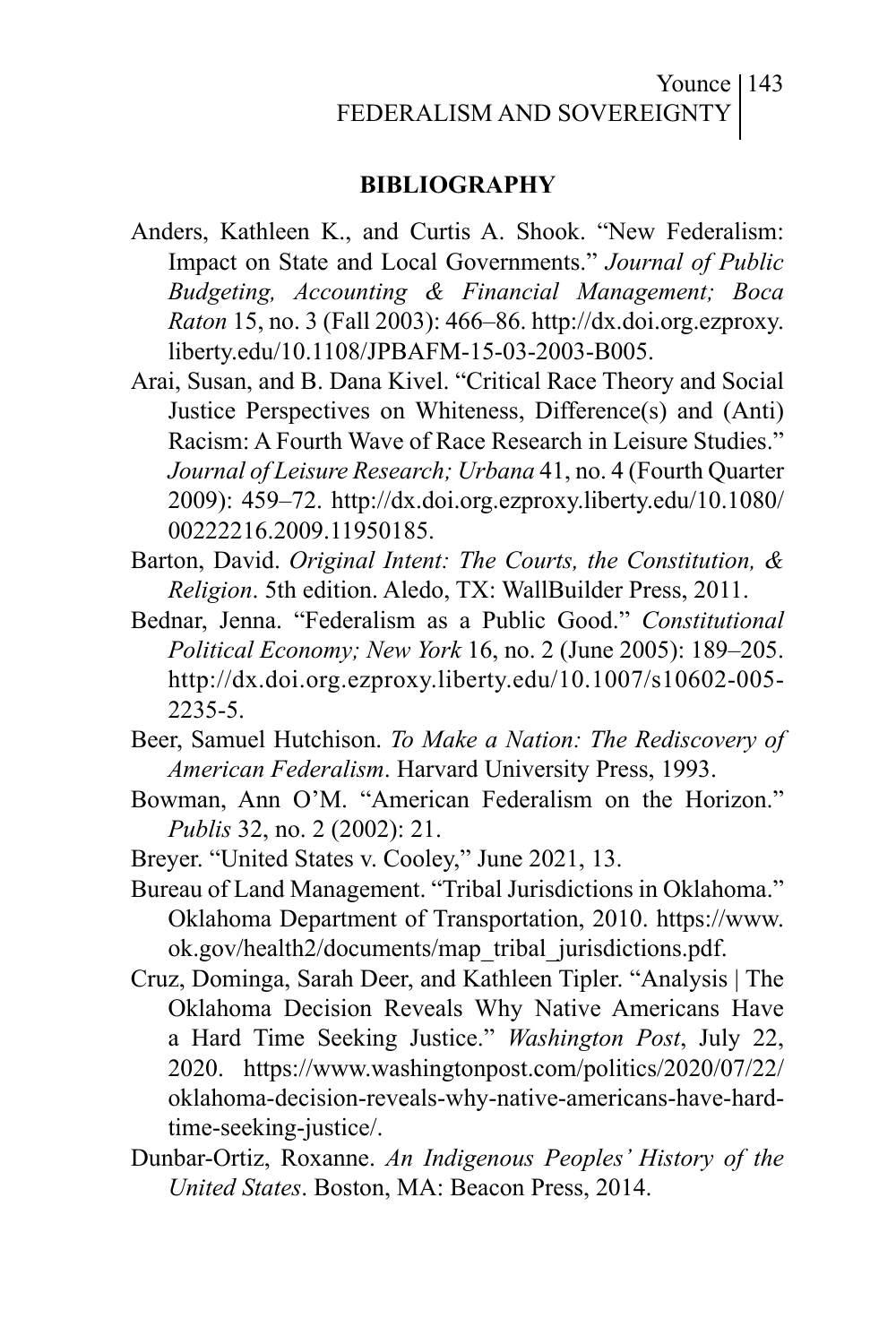- 144 | OKLAHOMA POLITICS VOL. 31 / November 2021
- Duncan, Grant. "Sovereignty and Subjectivity." *Subjectivity; London* 6, no. 4 (December 2013): 406–23. http://dx.doi.org. ezproxy.liberty.edu/10.1057/sub.2013.10.
- Eliot, Charles W., ed. *American Historical Documents 1000-1904*. Danbury, Connecticut: Grolier Enterprises, 1990.
- Fischer, Kahlib J. "Biblical Principles of History & Government." Master Thesis, Regent University, 1998. Blackboard - Liberty University.
- Fisher, Louis, and Katy J. Harriger. *American Constitutional Law: Constitutional Structures Separated Powers and Federalism*. 11th edition. Vol. 1. 2 vols. Durham, North Carolina: Carolina Academic Press, 2016.
- Ford, Algeria R. "The Myth of Tribal Sovereignty: An Analysis of Native American Tribal Status in the United States." *International Community Law Review* 12, no. 4 (2010): 397– 412.
- Friedman, Lawrence M. *A History of American Law*. 3rd edition. New York: Simon & Schuster, 2007.
- Hamilton, Alexander, James Madison, and John Jay. *The Federalist Papers*. Edited by Clinton Rossiter. Start Publishing Llc, 2013.
- Hassan, Dr Daud. "The Rise of the Territorial State and The Treaty Of Westphalia," 2006, 12.
- Healy, Jack, and Adam Liptak. "Landmark Supreme Court Ruling Affirms Native American Rights in Oklahoma." *The New York Times*, July 11, 2020, sec. U.S. https://www.nytimes. com/2020/07/09/us/supreme-court-oklahoma-mcgirt-creeknation.html.
- Hebert, F. Ted. "Federalism Reconsidered and Revitalized." *Public Administration Review; Washington* 57, no. 4 (August 1997): 354–58.
- Hendrickson, David C. *Peace Pact: The Lost World of the American Founding*. Lawrence: University Press of Kansas, 2003.
- Howe, John. "The Anti-Federalists and Early American Political Thought." *The Journal of American History; Oxford* 83, no. 4 (March 1997): 1383.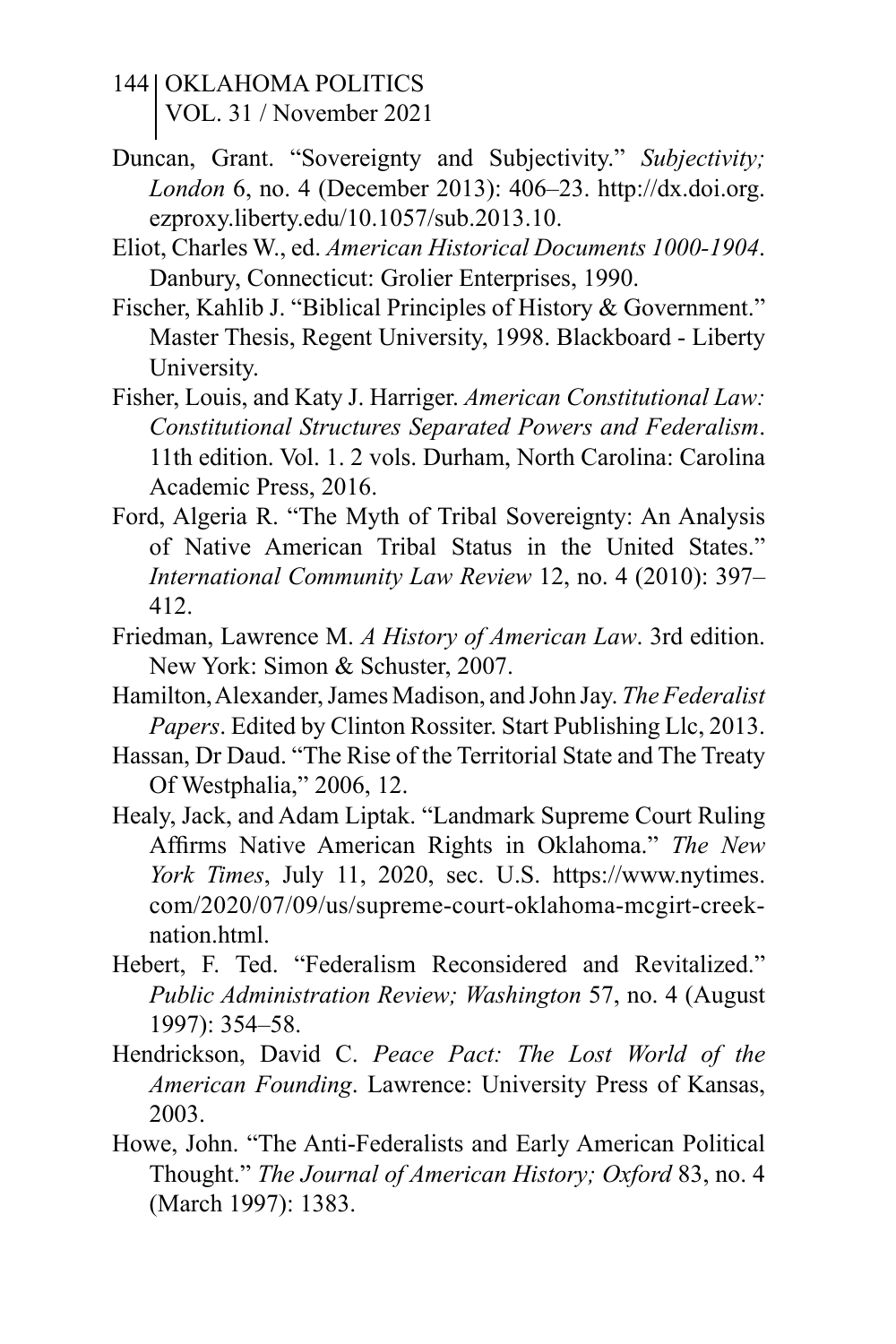Younce | 145 FEDERALISM AND SOVEREIGNTY

- Federal Register. "Indian Entities Recognized by and Eligible To Receive Services From the United States Bureau of Indian Affairs," January 30, 2020. https://www.federalregister. gov/documents/2020/01/30/2020-01707/indian-entitiesrecognized-by-and-eligible-to-receive-services-from-theunited-states-bureau-of.
- Johnson, Paul. *A History of the American People*. New York: Harper Perennial, 1999.
- Jowett, M.A., Benjamin. *The Dialogues of Plato, Vol. 3 (The Republic, Timaeus, Critias) - Online Library of Liberty*. 3rd ed. Vol. 3. 5 vols. Oxford University Press, 1892. https://oll. libertyfund.org/titles/plato-dialogues-vol-3-republic-timaeuscritias.
	- ———. *The Politics of Aristotle, Trans. into English with Introduction, Marginal Analysis, Essays, Notes, and Indices by B. Jowett.* Vol. 2. 2 vols. Oxford: Clarendon Press, 1885. https://oll.libertyfund.org/titles/aristotle-the-politics-vol-2.
- Kagan, Robert. *Dangerous Nation: America's Foreign Policy from Its Earliest Days to the Dawn of the Twentieth Century*. New York: Vintage Books, 2006.
- Kelly, Alfred H., Winfred A. Harbison, and Herman Belz. *The American Constitution: Its Origins and Development*. 7th ed. Vol. I. II vols. New York: W. W. Norton & Co., 1991.
- Korowicz, Marek St. "Sovereignty of States in Theory. Universalist and Nationalist Conceptions." In *Introduction to International Law: Present Conceptions Of International Law In Theory And Practice*, edited by Marek St. Korowicz, 23–50. Dordrecht: Springer Netherlands, 1959. https://doi.org/10.1007/978-94- 011-9226-2\_2.
- LaCroix, Alison L. *The Ideological Origins of American Federalism*. Cambridge, MA: Harvard University Press, 2010.
- Lepore, Jill. *These Truths: A History of the United States*. New York: W. W. Norton & Co., 2018.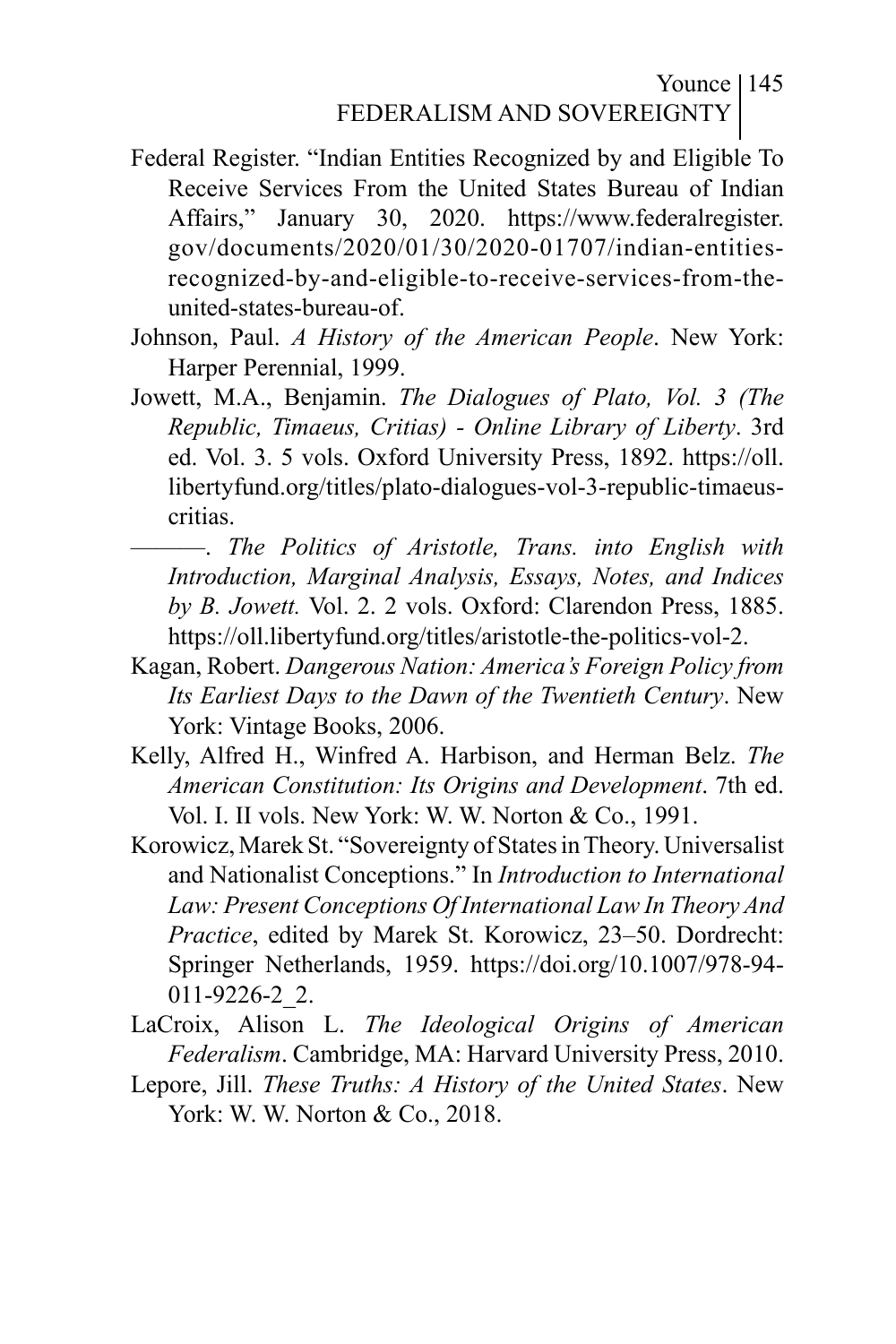- 146 | OKLAHOMA POLITICS VOL. 31 / November 2021
- Mann, Ronald. "Opinion Analysis: Justices Toe Hard Line in Affirming Reservation Status for Eastern Oklahoma." SCOTUSblog, July 9, 2020. https://www.scotusblog. com/2020/07/opinion-analysis-justices-toe-hard-line-inaffirming-reservation-status-for-eastern-oklahoma/.
- Library of Congress, Washington, D.C. 20540 USA. "Map of the Indian and Oklahoma Territories." Image. Accessed October 16, 2020. https://www.loc.gov/resource/g4021e.ct000224/.
- Matias, Cheryl E., Kara Mitchell Viesca, Dorothy F. Garrison-Wade, Madhavi Tandon, and Rene Galindo. "'What Is Critical Whiteness Doing in OUR Nice Field like Critical Race Theory?' Applying CRT and CWS to Understand the White Imaginations of White Teacher Candidates." *Equity & Excellence in Education* 47, no. 3 (July 3, 2014): 289–304. https://doi.org/10.1080/10665684.2014.933692.
- "McGirt v. Oklahoma, 140 S. Ct. 2452 | Casetext Search + Citator." Accessed October 16, 2020. https://casetext.com/case/mcgirtv-oklahoma.
- McGreevy, Nora. "Hundreds of Native American Treaties Digitized for the First Time." *Smithsonian Magazine*, October 15, 2020. https://www.smithsonianmag.com/smart-news/ hundreds-native-american-treaties-digitized-and-online-firsttime-180976056/.
- Money, Jack. "Oklahoma's Authority to Regulate Oil and Gas Activity Is in Question after McGirt Decision." Oklahoman.com, October 15, 2020. https://oklahoman.com/ article/5673962/oklahomas-authority-to-regulate-oil-and-gasactivity-is-in-question-after-mcgirt-decision/.
- Muzzey, David Saville. *The American People*. 1st edition. Boston: Ginn & Company, 1929.
- O′Toole, Laurence J., and Robert K. (Kay) Christensen, eds. *American Intergovernmental Relations: Foundations, Perspectives, and Issues*. Fifth edition. Thousand Oaks, California: CQ Press, 2013.